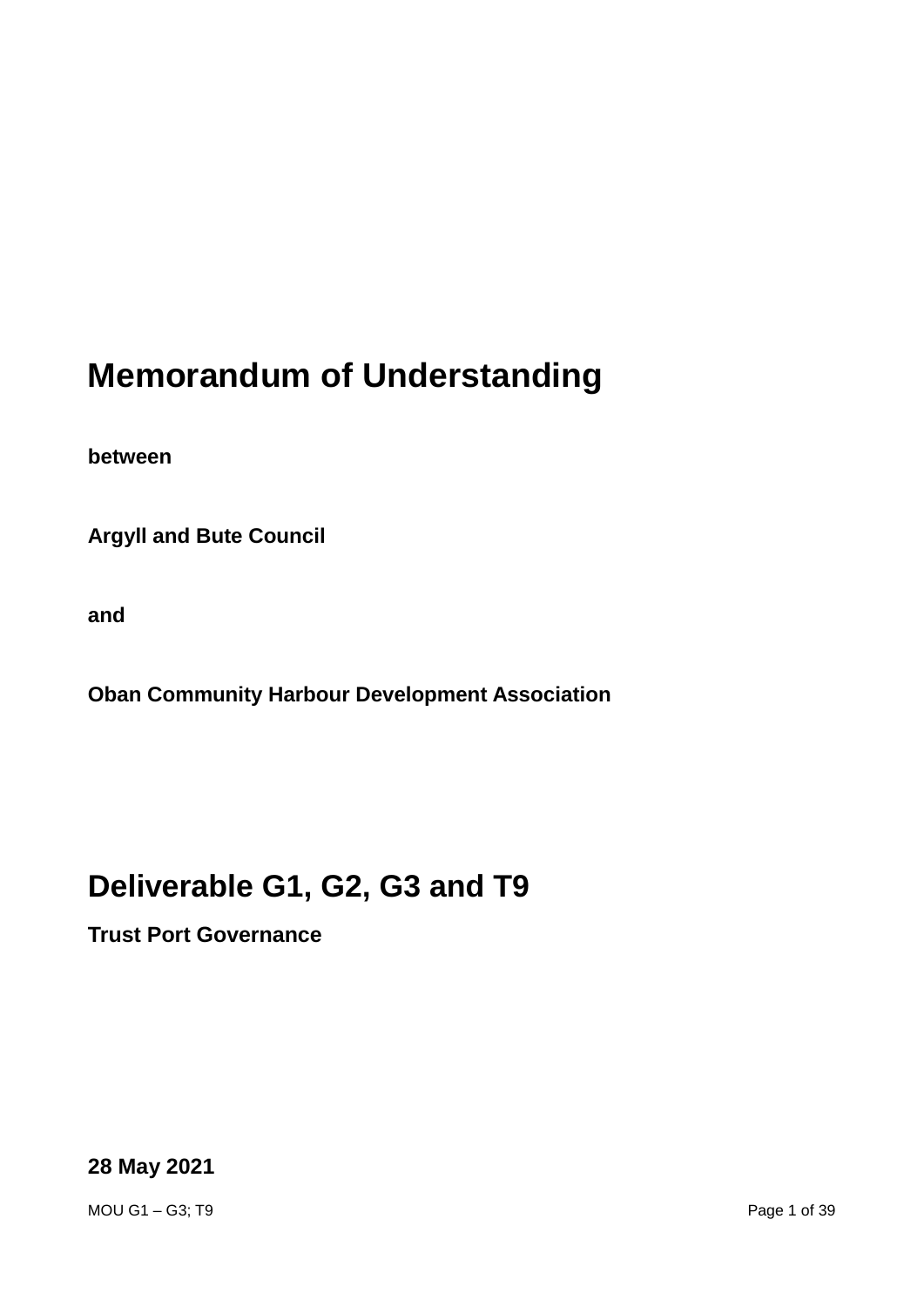# **Contents**

|                |    | <b>Introduction</b>                                 | 4  |
|----------------|----|-----------------------------------------------------|----|
| G1             |    | Overview of governance arrangements                 | 5  |
| 1              |    | <b>General Introduction</b>                         | 5  |
| $\overline{2}$ |    | <b>Governance Structure</b>                         | 5  |
| 3              |    | Responsibilities                                    | 5  |
| 4              |    | Conduct                                             | 6  |
| 5              |    | Annual reporting and accounts                       | 7  |
| 6              |    | Operational framework and staffing                  | 7  |
| G2/T9          |    | <b>Board of Trustees - working arrangements</b>     | 8  |
| 1              |    | <b>General introduction</b>                         | 8  |
| $\overline{2}$ |    | Commercial accountability                           | 8  |
| 3              |    | <b>Stakeholders</b>                                 | 9  |
| $\overline{4}$ |    | The Board of Trustees                               | 9  |
| 5              |    | Mission of Oban Port Authority                      | 10 |
| 6              |    | <b>Core Values</b>                                  | 10 |
| 7              |    | Structure and Responsibilities of the Board         | 10 |
| 8              |    | Conduct                                             | 12 |
| 9              |    | <b>Estimated Time Commitment from Board Members</b> | 12 |
|                | 10 | Rewards                                             | 12 |
|                | 11 | <b>Reporting and Compliance</b>                     | 13 |

continued.......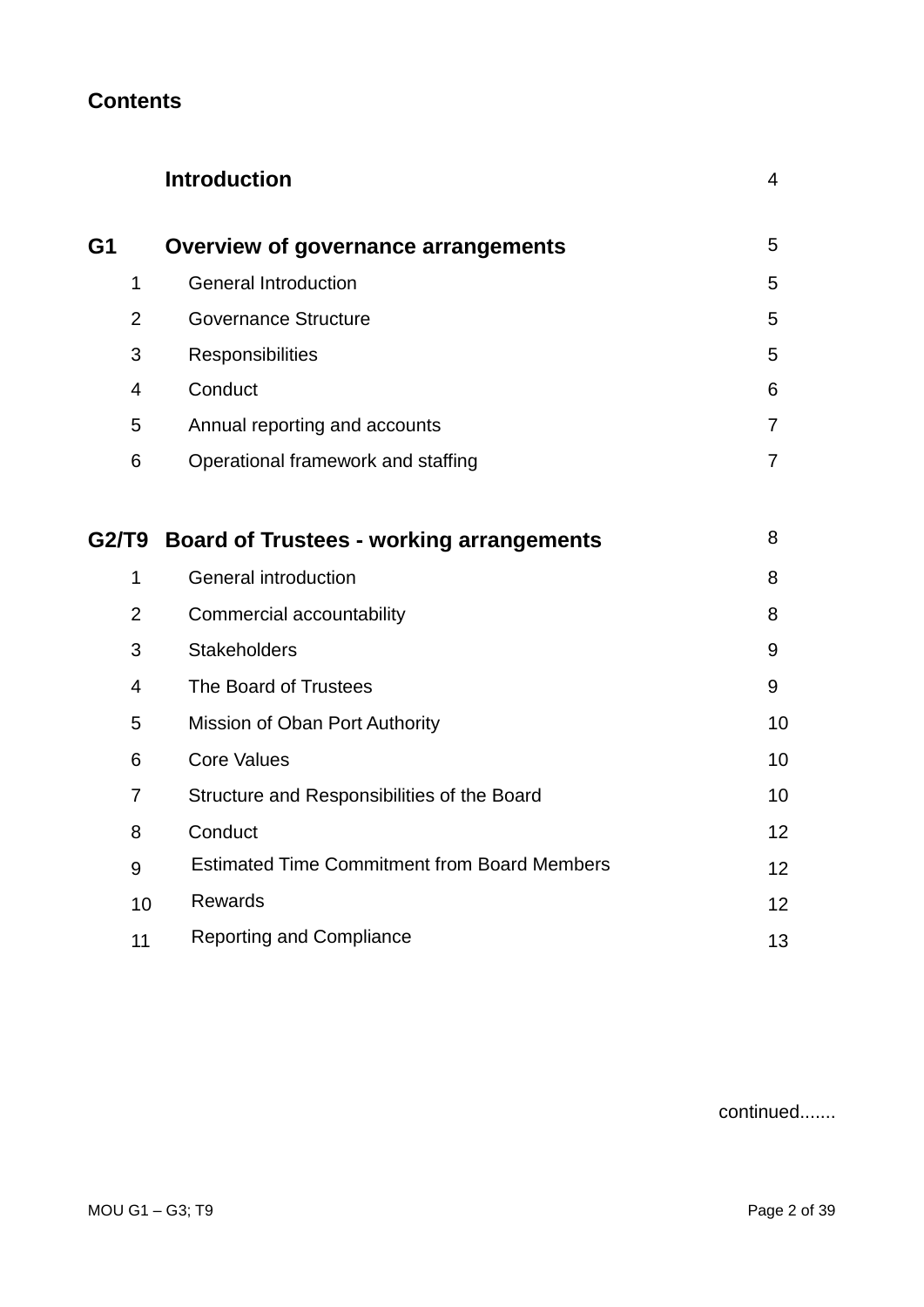# **Contents**

(continued)

| G3/T9 -        | <b>Board Recruitment</b>                                                      |    |  |  |
|----------------|-------------------------------------------------------------------------------|----|--|--|
|                | Structure and Responsibilities of the Board of Trustees and<br><b>Rewards</b> | 14 |  |  |
| 1              | <b>Structure</b>                                                              | 14 |  |  |
| $\overline{2}$ | Responsibilities                                                              | 14 |  |  |
| 3              | Conduct                                                                       | 14 |  |  |
| $\overline{4}$ | <b>Estimated Time Commitment from Board Members</b>                           | 15 |  |  |
| 5              | <b>Rewards</b>                                                                | 15 |  |  |
|                | <b>Recruitment and Appointment Process</b>                                    | 16 |  |  |
| 6              | Initial and Ongoing Recruitment Priorities                                    | 16 |  |  |
| $\overline{7}$ | <b>Benefits of a Consistent Process</b>                                       | 17 |  |  |
| 8              | <b>Advertising of Roles</b>                                                   | 17 |  |  |
| 9              | <b>Appointments Panel</b>                                                     | 17 |  |  |
| 10             | Stage 1 - Recruitment Pack to Candidates                                      |    |  |  |
| 11             | Stage 2 - Short-listing Applicants                                            |    |  |  |
| 12             | Stage 3 - Interview and Appointment                                           | 18 |  |  |
| 13             | <b>Equal Opportunities</b>                                                    | 19 |  |  |
|                | 14<br><b>Data Protection</b>                                                  |    |  |  |
|                | <b>Appendices</b>                                                             | 20 |  |  |
|                | Appendix 1: G1(2) Trust Board and CEO Responsibilities<br>20                  |    |  |  |
|                | Appendix 2: G3(2) Trust Port Board selection panel<br>24                      |    |  |  |
|                | Appendix 3: G3(3) Guidance for selection panel<br>27                          |    |  |  |
|                | Appendix 4: G3(4) Board Member Job Description<br>30                          |    |  |  |
|                | Appendix 5: G3(5) Board Member Application Form<br>32                         |    |  |  |

Appendix 6: G3(6) Interview Assessment Form 36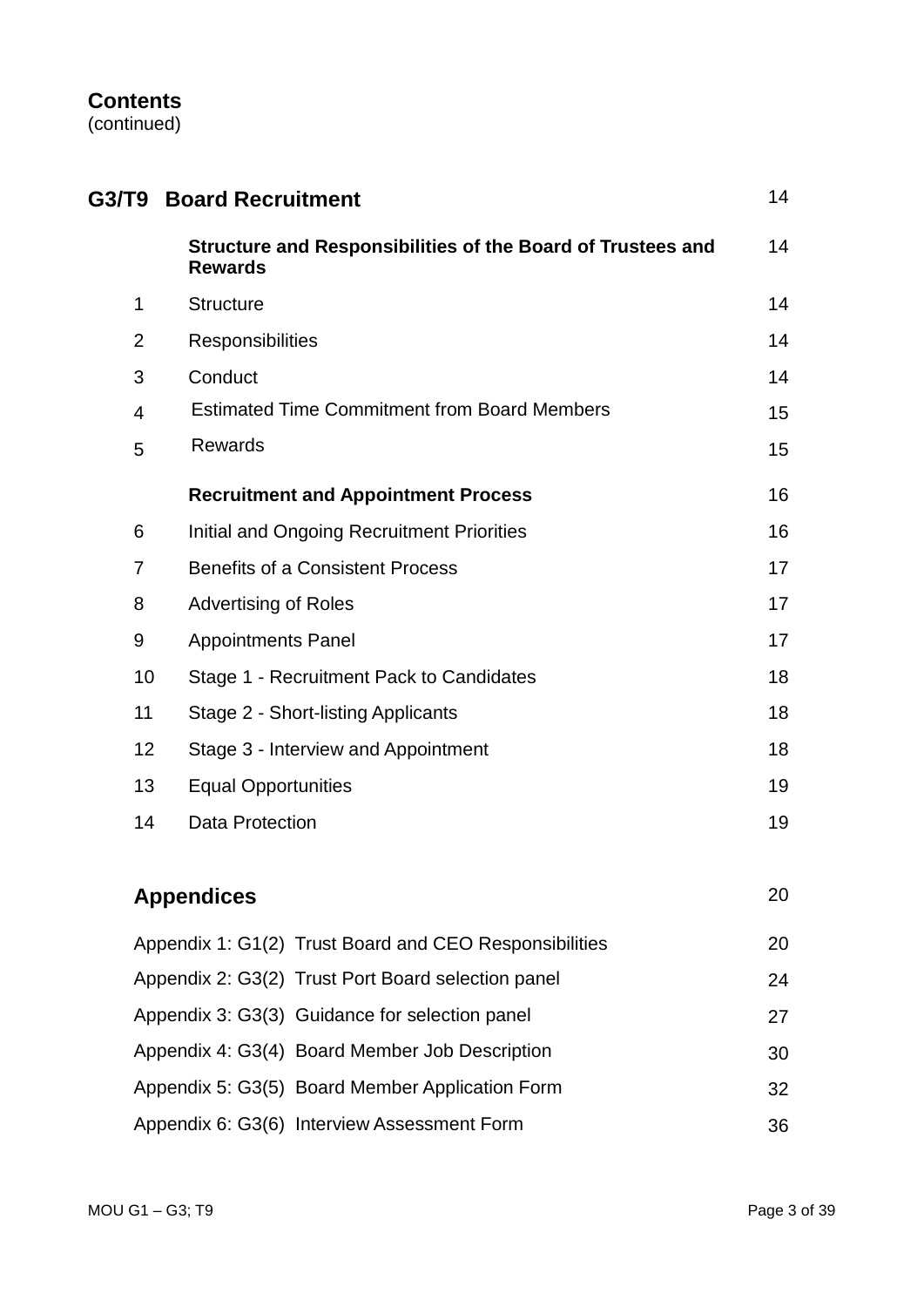# **Introduction**

This document has been prepared by the Oban Community Harbour Development Association to address some of the questions raised by Argyll and Bute Council regarding the governance of the proposed Trust Port for Oban.

The document has been written by a number of different authors and was initially intended to be three separate items; in collating these into a single, more cohesive document it is inevitable that there is a degree of overlap.

It must be emphasised that this is very much a working document. Whilst the information presented in the following pages represents significant progress in the process that will lead to the formation of a Board of Trustees for the Trust Port, OCHDA are still working on some of the detail relating to this. The document will then be subject to wider consultation that will include, for example, members of the Oban Bay Management Group and Transport Scotland. It will then accompany the Harbour Revision Order which OCHDA will be submitting to Transport Scotland.

A significant part of the information presented in this document is based on the guidance provided by Transport Scotland in their publication 'Modern Trust Ports for Scotland: Guidance for good governance' that was published in 2012.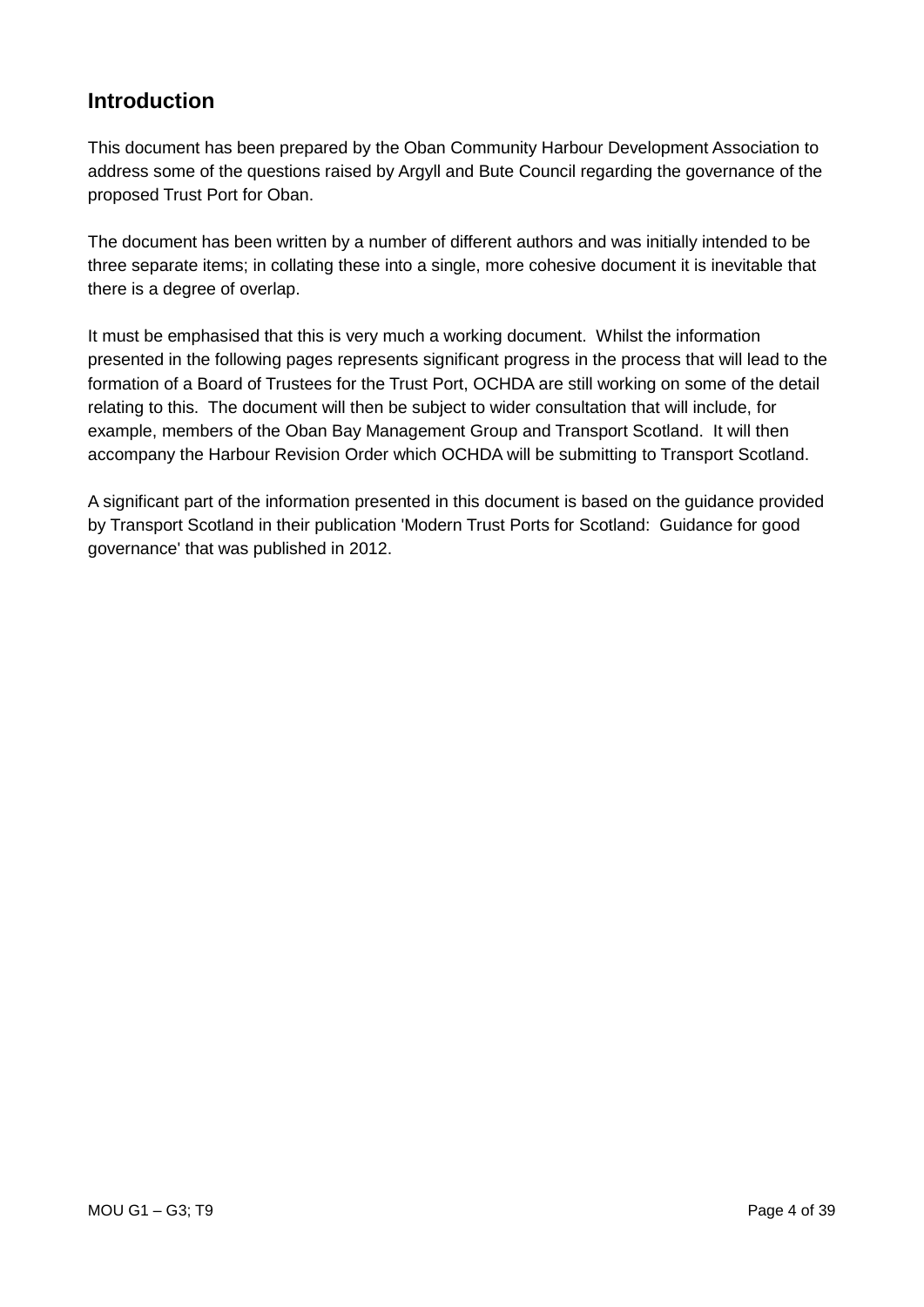# **OCHDA DOCUMENT G1**

#### **Oban Port Authority – overview of governance arrangements**

#### 1. **General Introduction**

- 1.1. Trust Ports are independent statutory bodies, governed by their own local legislation and run by independent boards who manage the assets of the trust for the benefit of stakeholders. Trust ports operate in a commercial environment with no public funding and compete in the market with private and local authority ports as well as other trust ports. There are no shareholders or owners and profits are reinvested in the port. They make significant contributions to both the local, and in many cases the national economy.
- 1.2. Oban Port Authority will be a newly formed Trust Port managing the busy port of Oban which is a hub for the arrival and dispersal of vessels to many local and more distant destinations. The port of Oban provides services to ferries for several destinations, aquaculture, fishing and leisure vessels, many large cruise ships which visit the town, a number of charter operations both domestic and international which use the town as a base, in addition to being a lifeline link to many island communities.
- 1.3. Once approved by Scottish Ministers Oban Port Authority will become an independent statutory body, run by an independent board who will manage the assets of the trust for the benefit of stakeholders, now and in the future. Oban Harbour is a valuable asset and it is the board's duty to hand it on in the same or better condition to succeeding generations. As stated in Modern Trust Ports for Scotland: Guidance for good governance, "This remains the ultimate responsibility of the board, and future generations remain the ultimate stakeholder'.

#### **2. Governance Structure**

- 2.1. The Trust Port will be managed by an independent Board, as outlined above. The members of the board will be appointed, and will be expected to undertake their duties, as detailed in Modern Trust Ports for Scotland - Guidance for good governance and in OCHDA papers G2 & G3.
- 2.2. The board will comprise eight non-executive board members and one executive board member, the Chief Executive. There will be a Chairperson and a Vice Chairperson elected by the board. A mix of skills and experience will be sought for the board, as detailed in Modern Trust Ports for Scotland - Guidance for good governance and in OCHDA papers G2 and G3, attached.

#### **3. Responsibilities**

3.1. The Oban Port Authority Board will be a team of people whose role is to ensure that best use is made of the assets of the Port, now and for the future, by providing strategic direction, independent oversight and constructive challenge to the Executive. Board Members will be accountable to each other, to service users and other stakeholders.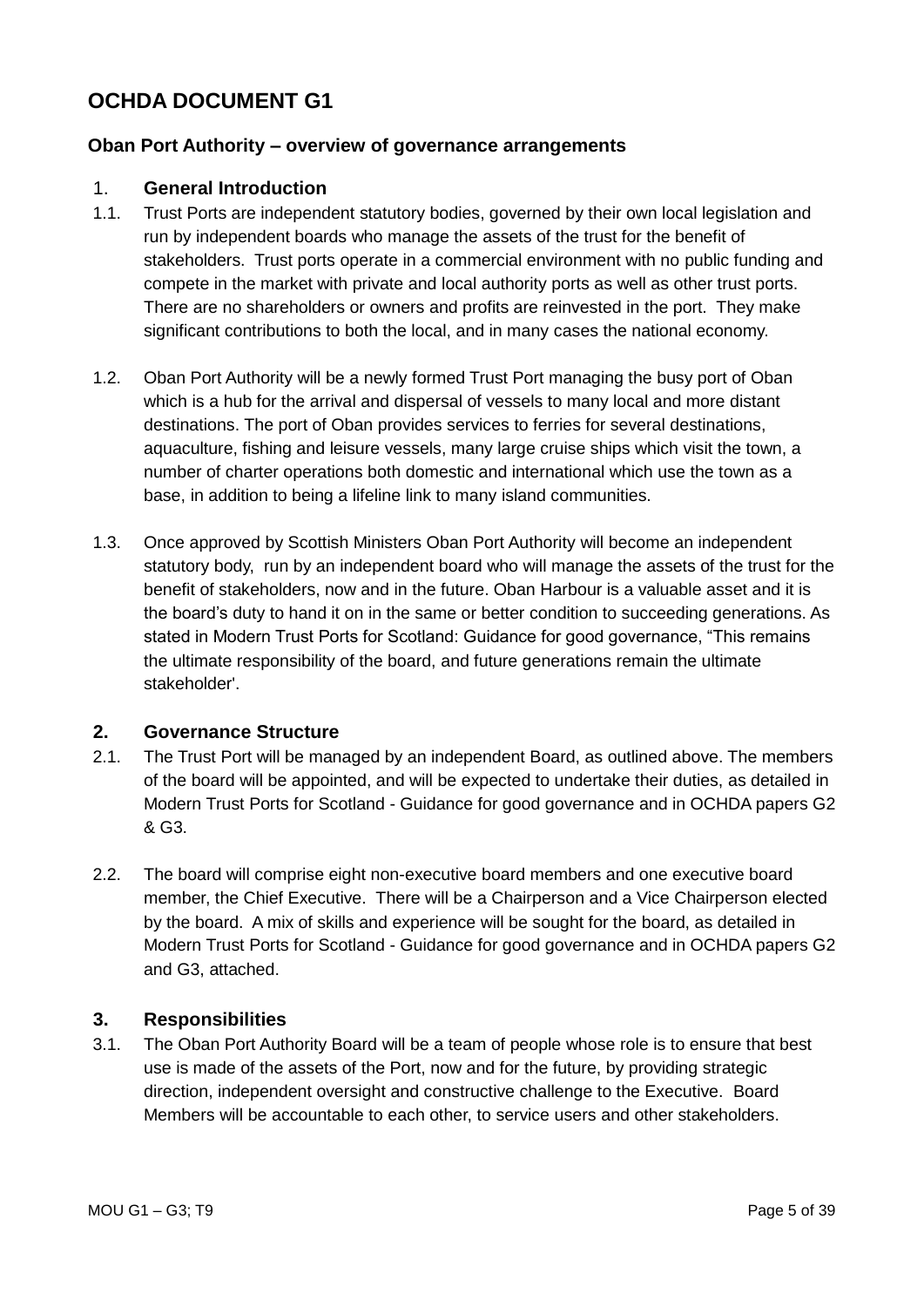- 3.2. Board Members will be required to combine their skills, knowledge and experience to meet their responsibilities which reflect the Modern Trust Ports for Scotland - Guidance for good governance document. Board members should:
	- Have a duty of care to the Oban Port Authority current and future stakeholders, acting independently and in good faith in the best interests of the trust port and all its stakeholders.
	- Forge strong working relationships with other members of the board and executive.
	- Acquire a proper understanding of the business, including delegated authorities, the strategic plan, budget, structure and relationships, financial controls and systems, customers, competitions and markets.
	- Ensure that the executive is managing the port honestly, efficiently, effectively and acting within its powers.
	- Base decisions on good quality information to fulfil their obligations, placing their skills at the disposal of the harbour and its executive, sharing knowledge and views with fellow board members and abiding with the view of the majority.
	- Declare any outside interests which might conceivably been seen to conflict with the duties and responsibilities of an impartial, independent board member.
	- Ensure that they received adequate training for the discharge of their responsibilities and taking steps to ensure that the Board and senior officers have the skills and knowledge they need to be effective.
	- Take collective responsibility for the role of 'Duty Holder' as set out as a statutory responsibility.

#### **4. Conduct**

- 4.1. Prospective Board Members will be required to commit (in writing) to upholding Oban Port Authority Code of Conduct for Board of Management Members before joining the Board and to renew that commitment annually for as long as they remain on the Board. The Code of Conduct is based on the 'Eight Guiding Principles of Trust Board Membership' as set out by Transport Scotland.
- 4.2. It will be the duty of the Oban Port Authority Board to manage operations and reinvest surpluses in an efficient manner within a commercial environment in order to secure the port of Oban for future use. In order to achieve this Oban Port Authority will establish a formal Stakeholder forum to which it will report and with which it consults on significant decisions wherever appropriate. It will be for the board to consider how best to achieve this. However, the board of Oban Port Authority must be free to make commercial decisions on all issues facing the port, having weighed the various representations and advice received. The Board is best placed to judge the overall impact of any recommendation.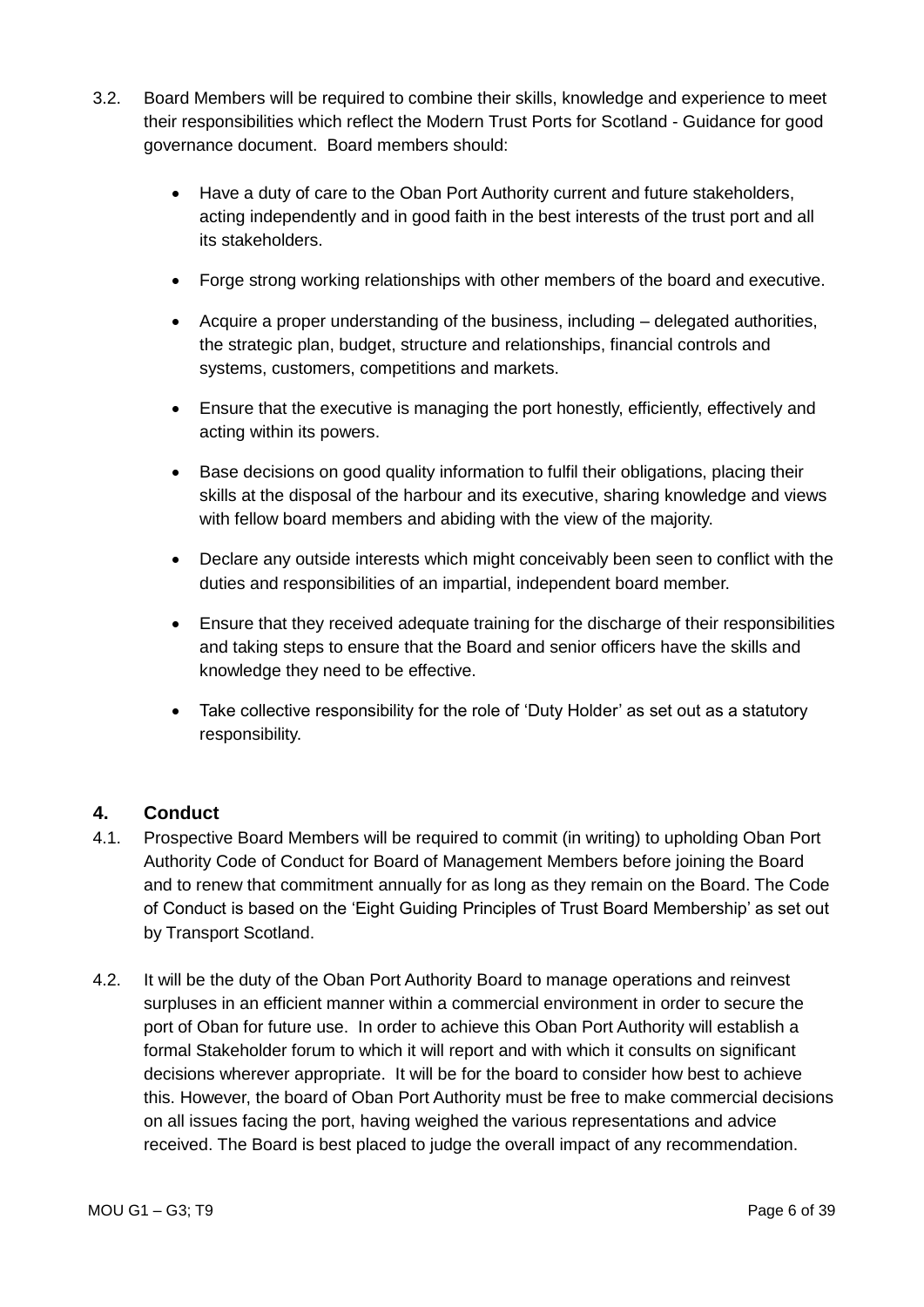4.3. Scottish Ministers, as a stakeholder, will maintain an overview of performance and may challenge where necessary, as all stakeholders should be prepared to do.

#### 5. **Annual reporting and accounts**

- 5.1. Oban Port Authority will establish necessary sub-committees to ensure preparation of annual reports and accounts and to report on compliance with the Modern Trust Ports for Scotland: Guidance for good governance.
- 5.2. Oban Port Authority will comply with the Harbours Act 1964 in the delivery of annual reports and accounts to Scottish Ministers. The accounts and reports will be prepared in accordance with all relevant legislation and guidance relating to the form and content of company accounts and reports, and as detailed in OCHDA document G2.

#### 6. **Operational framework & staffing**

6.1. The Chief Executive will be answerable to the board for the smooth day-to-day operation of the Port Authority. The Chief Executive will be supported by the Harbour Master, Assistant Harbour Master(s) and seasonal staff as appropriate.

**Further detail will be provided on proposed staffing once the relevant information has been provided by A&BC**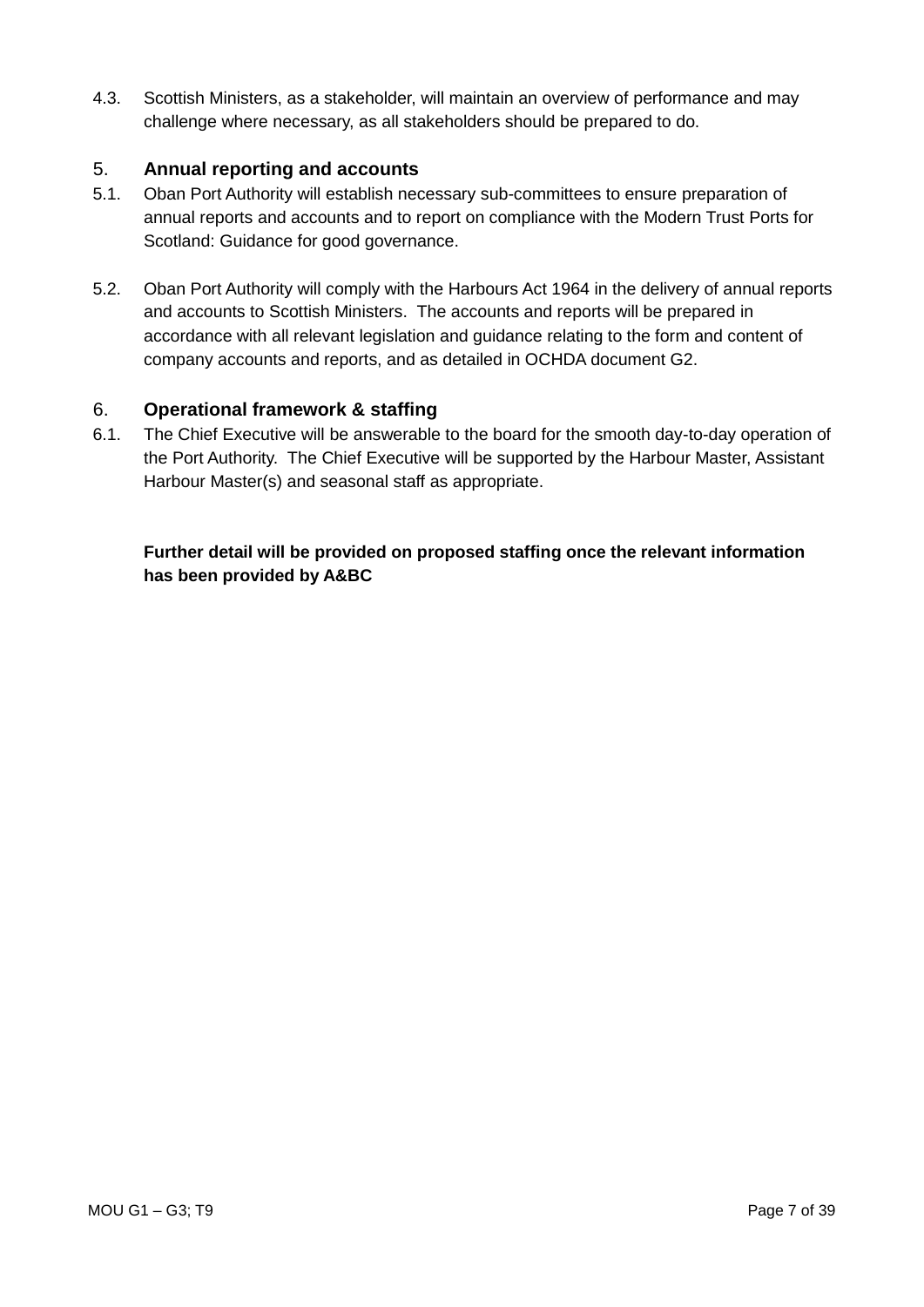# **OCHDA DOCUMENT G2/T9**

#### **Board of Trustees – working arrangements**

This document gives an overview of the working of the board of the proposed Oban Port Authority under the following headings:

- 1. General Introduction
- 2. Commercial accountability
- 3. Stakeholders
- 4. The Board structure and operation
- 5. Reporting and compliance

#### 1. **General Introduction**

- 1.1. Trust Ports are independent statutory bodies, governed by their own local legislation and run by independent boards who manage the assets of the trust for the benefit of stakeholders. Trust ports operate in a commercial environment with no public funding and compete in the market with private and local authority ports as well as other trust ports. There are no shareholders or owners and profits are reinvested in the port. They make significant contributions to both the local, and in many cases the national economy.
- 1.2. Oban Port Authority will be a newly formed Trust Port managing the busy port of Oban which is a hub for the arrival and dispersal of vessels to many local and more distant destinations. The port of Oban provides services to ferries for several destinations, aquaculture, fishing and leisure vessels, many large cruise ships which visit the town, a number of charter operations both domestic and international which use the town as a base, in addition to being a lifeline link to many island communities.
- 1.3. Once approved by Scottish Ministers Oban Port Authority will become an independent statutory body, run by an independent board who will manage the assets of the trust for the benefit of stakeholders, now and in the future. Oban Harbour is a valuable asset and that it is the board's duty to hand it on in the same or better condition to succeeding generations. As stated in Modern Trust Ports for Scotland: Guidance for good governance, "This remains the ultimate responsibility of the board, and future generations remain the ultimate stakeholder'.
- 1.4. Oban Port Authority will operates in a commercial environment with no direct public funding and must compete in the market with other ports. There are no shareholders or owners and profits are reinvested in the port of Oban.

#### 2. **Commercial accountability**

2.1. Oban Port Authority will transact port business in the interest of the whole community of stakeholders openly, accountably and with commercial prudence, seeking to generate a surplus which should be ploughed back into the port, or otherwise directed towards the interests of the port's stakeholders.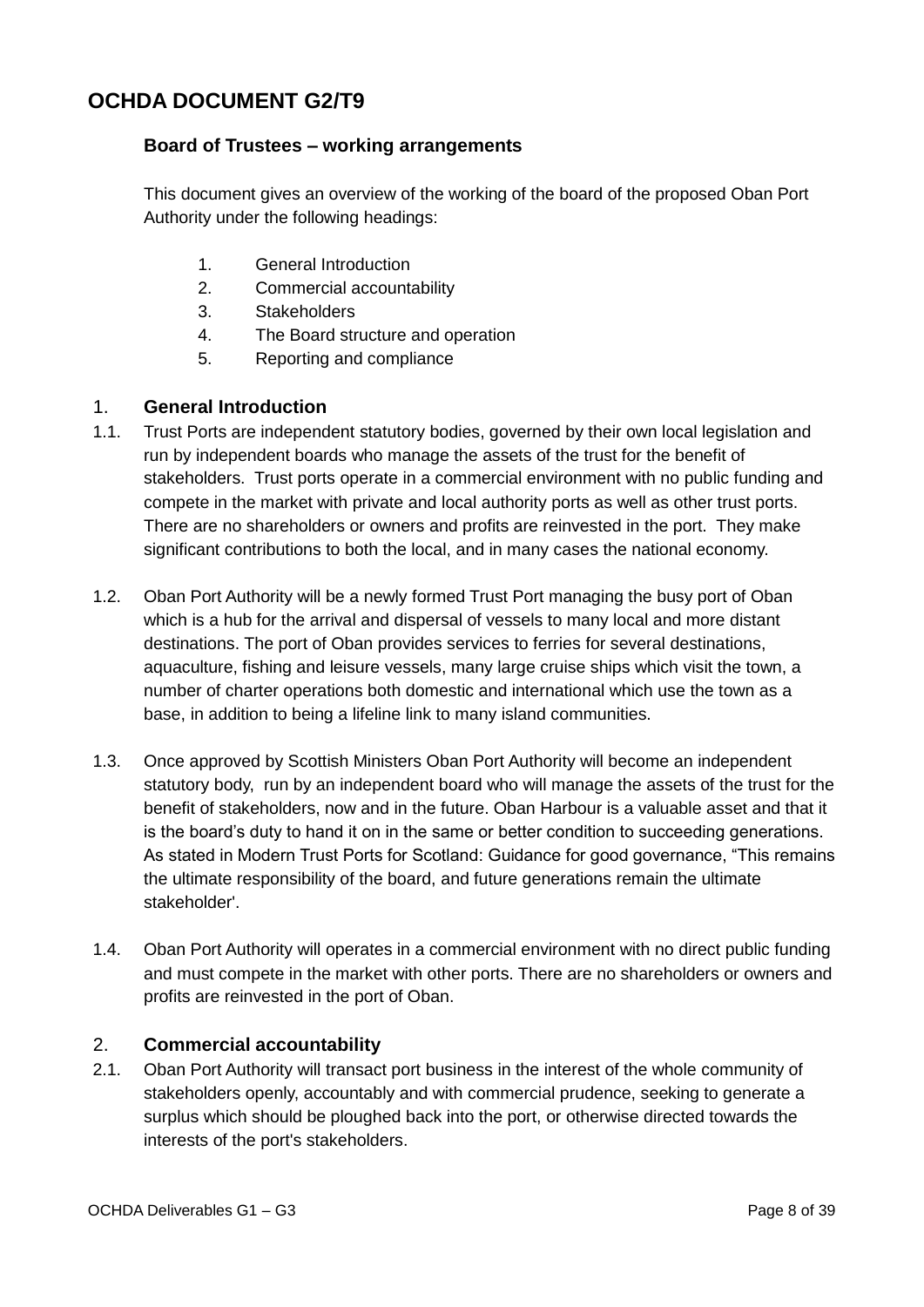- 2.2. It will be for the board of Oban Port Authority to determine the arrangements by which any surplus is directed. Oban Port Authority will set a target level of return for existing activities and new projects. In pursuing that target Oban Port Authority will set its dues, evaluate its investments, and charge for its services, at commercial and competitive rates.
- 2.3. Harbour dues and conservancy duties will be set at a level that allows for proper maintenance of Oban harbour and geared to attaining the target level of profitability.

#### 3. **Stakeholders**

- 3.1. The board of Oban Port Authority must consider the interests of stakeholders in Oban Harbour. These stakeholders of Oban Port Authority will include:
	- Port Users (Ferry operators, fisheries, tourism and leisure users)
	- The local community
	- The local and regional economy and Argyll & Bute Council
	- Port employees including Trade Unions
	- Related interest groups (OLTA, BID4Oban, ....??)
	- The national economy and Central Government
	- Local and regional businesses
- 3.2. As stakeholders in the port, the interests of these groups should at all times be the guide by which the Oban Port Authority board directs the port. However it is the duty of the board to strike a balance that respects the interests of all stakeholders, not just one group, in the light of the objectives of the port, including commercial considerations, and what constitutes the 'common good' for all stakeholders (current and future) and the port itself. It will be the responsibility of the board, having considered the needs of stakeholders, to arrive at a clear description of their objectives.
- 3.3. It will be the duty of the Oban Port Authority board to manage operations and reinvest surpluses in an efficient manner within a commercial environment in order to secure the port of Oban for future use. In order to achieve this Oban Port Authority will establish a formal Stakeholder forum to which it reports and with which it consults on significant decisions wherever appropriate. It will be for the board to consider how best to achieve this. However, the board of Oban Port Authority must be free to make commercial decisions on all issues facing the port, having weighed the various representations and advice received. The board is best placed to judge the overall impact of any recommendation.
- 3.4. Scottish Ministers, as a stakeholder, will maintain an overview of performance and may challenge where necessary, as all stakeholders should be prepared to do.

#### 4. **The Board of Trustees**

4.1. The role of the Oban Port Authority board will be to ensure that best use is made of the assets of the Port, now and for the future. It will do this by providing strategic direction and independent oversight and constructive challenge to the Executive in order to ensure maintenance of a cost-effective and accountable service to port users.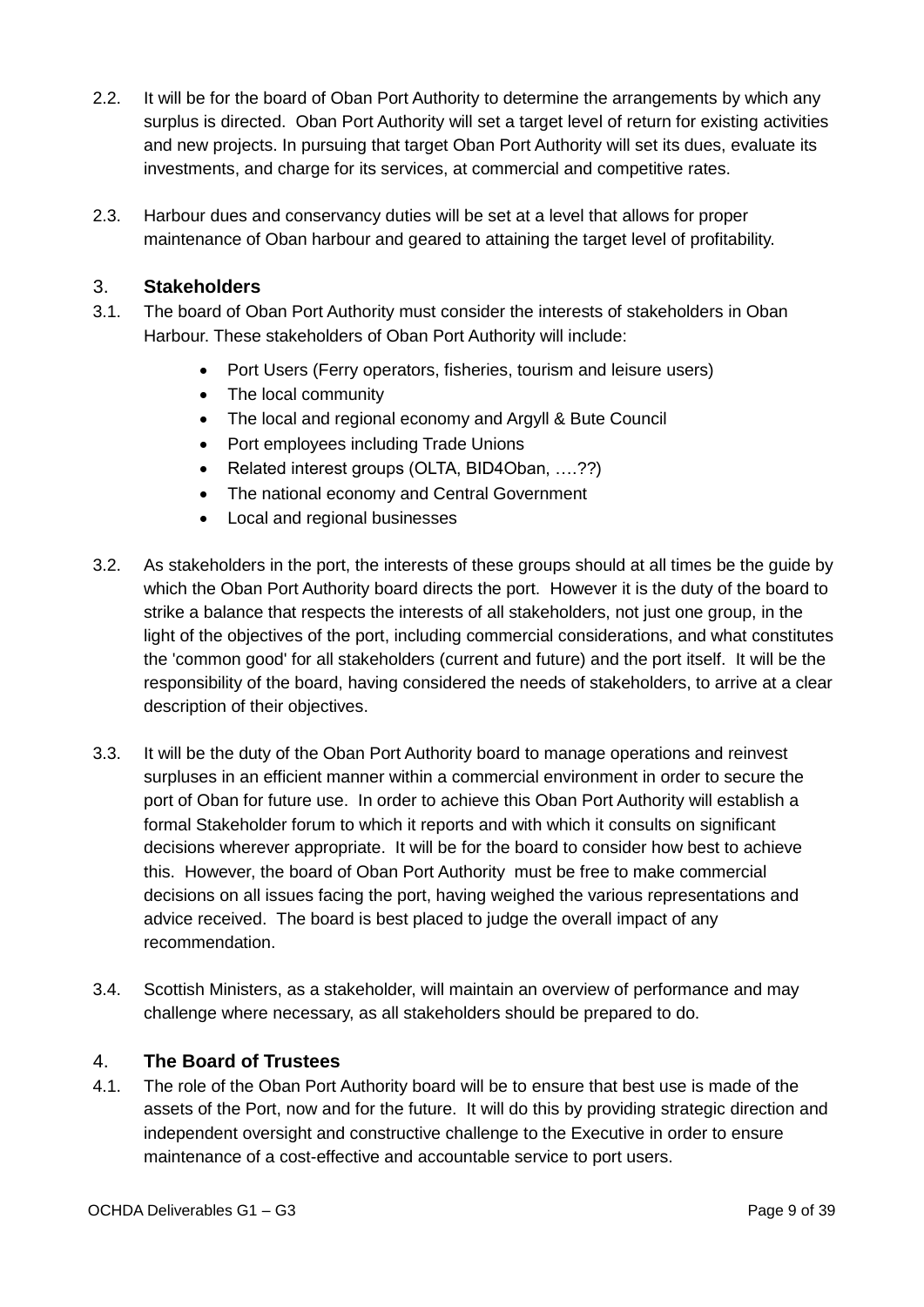#### **5. Mission of Oban Port Authority.**

5.1. The Board and Executive's purpose is to provide a managed open port with adequate safety provision for the wide range of stakeholders, to maintain the harbour and its environment, and provide for the future needs.

#### **6. The Core Values.**

- 6.1. The Board of the port will liaise closely with, and respect the many stakeholder groups to comprehend their overall needs, and thus to provide clarity as to provision of service or facility. It is the Board's duty to maintain a regularly reviewed, transparent strategic plan, which incorporates the mandatory requirements in the Port's Safety Management System, to ensure the safe operations and development of the port, and to create a successful, dynamic and safe port for the stakeholders.
- 6.2. In order to achieve this, Oban Port Authority will:
	- Establish a clear, fair and consistent process for the recruitment and appointment of Board Members;
	- Enable the board to appoint the applicant(s) who best demonstrate their merit in relation to the role and their ability to contribute effectively to the work of the board.
	- Promote the work of the Board and the financial / non-financial rewards members receive from this voluntary activity;
	- Assist potential candidates in understanding the role of a Board Member and the level of individual commitment required;
	- Strengthen Oban Port Authority governance by basing Board Member recruitment decisions on defined principles and the best interests of Oban Port Authority and its Stakeholders;
	- Achieve equality of opportunity and treatment of Board candidates irrespective of any protected characteristic a person might have or be perceived to have;
	- Comply with Oban Port Authority Rules, other policies, Regulatory requirements and the law.
- 6.3. The duties and responsibilities of the board and executive, as laid down in the PMSC, are described in detail in document G1(2) (Appendix 1 to this document)

#### 7. **Structure & Responsibilities of the Board**

7.1. The board will be made up of eight non-executive board members and one executive board member. There will be a Chairperson and a Vice Chairperson elected by the board.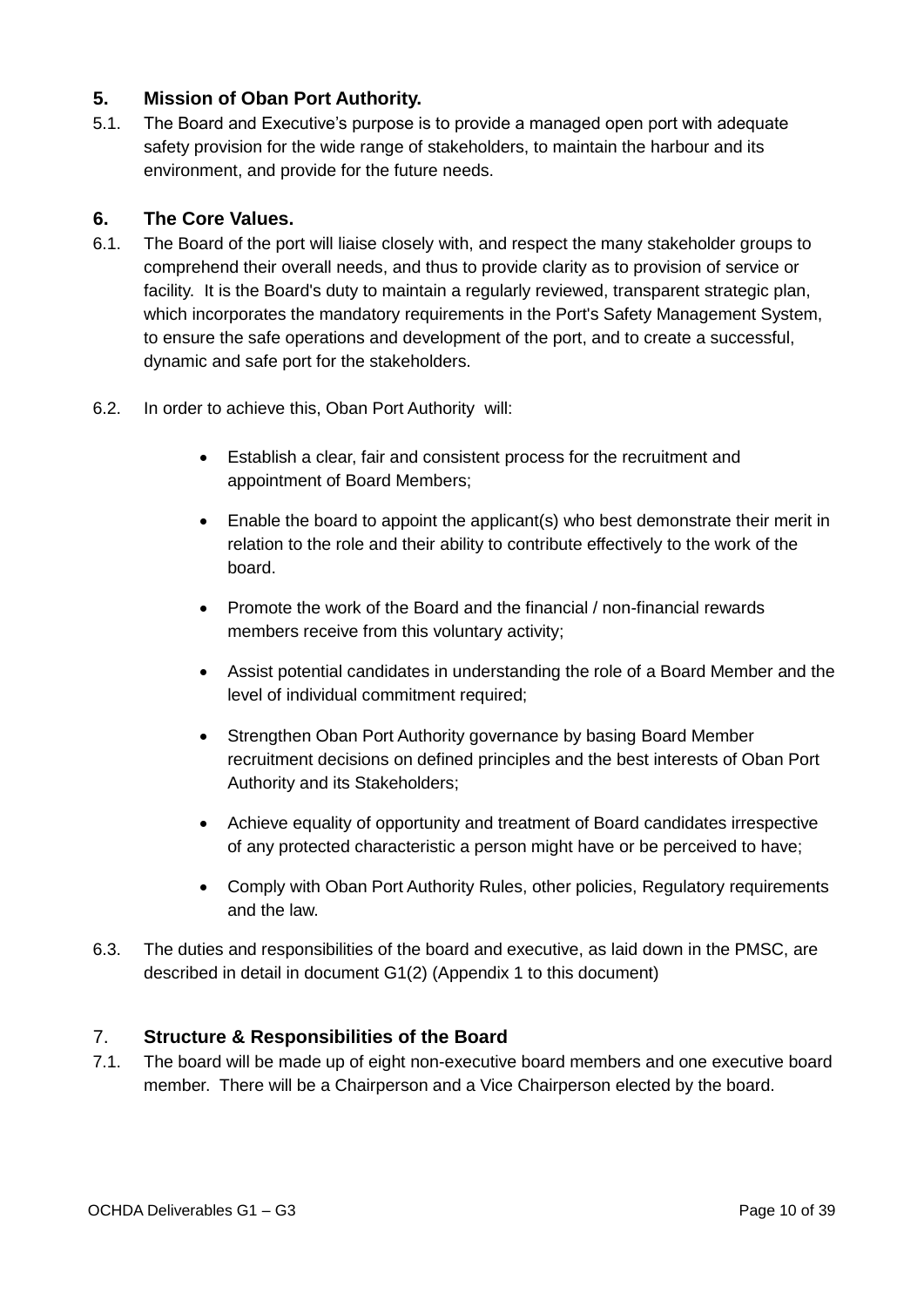- 7.2. A mix of skills and experience will be sought for the board, as outlined in the Modern Trust Ports for Scotland: Guidance for good governance. The Oban Port Authority Board will meet at least six times annually.
- 7.3. The primary responsibility of the Oban Port Authority Board will be to ensure that best use is made of the assets of the Port, now and for the future, by providing direction, independent oversight and constructive challenge to the Executive. Board Members are accountable to each other, service users and other stakeholders.
- 7.4. Board Members will be required to combine their skills, knowledge and experience to meet their responsibilities which reflect the Modern Trust Port Scotland, Guidance for good governance document. Board members should:
	- Have a duty of care to the Oban Port Authority current and future stakeholders, acting independently and in good faith in the best interests of the trust port and all its stakeholders.
	- Forge strong working relationships with other members of the board and executive.
	- Acquire a proper understanding of the business, including delegated authorities, the strategic plan, budget, structure and relationships, financial controls and systems, customers, competitions and markets.
	- Ensure that the executive is managing the port honestly, efficiently, effectively and acting within its powers.
	- Base decisions on good quality information to fulfil their obligations, placing their skills at the disposal of the harbour and its executive, sharing knowledge and views with fellow board members and abiding with the view of the majority.
	- Declare any outside interests which might conceivably been seen to conflict with the duties and responsibilities of an impartial, independent board member.
	- Ensure that they received adequate training for the discharge of their responsibilities and taking steps to ensure that the Board and senior officers have the skills and knowledge they need to be effective.
	- Take collective responsibility for the role of 'Duty Holder' as set out as a statutory responsibility.
- 7.5. The functioning of the board will be consistent with the Modern Trust Ports for Scotland: Guidance for good governance. The responsibility of the Chair of the Oban Port Authority board will be to ensure that the conduct of the board meets the expectations and standards of Modern Trust Ports for Scotland: Guidance for good governance relating to performance management, board members' commitments and expectations, remuneration and recruitment, personal liability, probity and interests. Further documentation (OCHDA Document G3, below) includes details relating to recruitment and selection.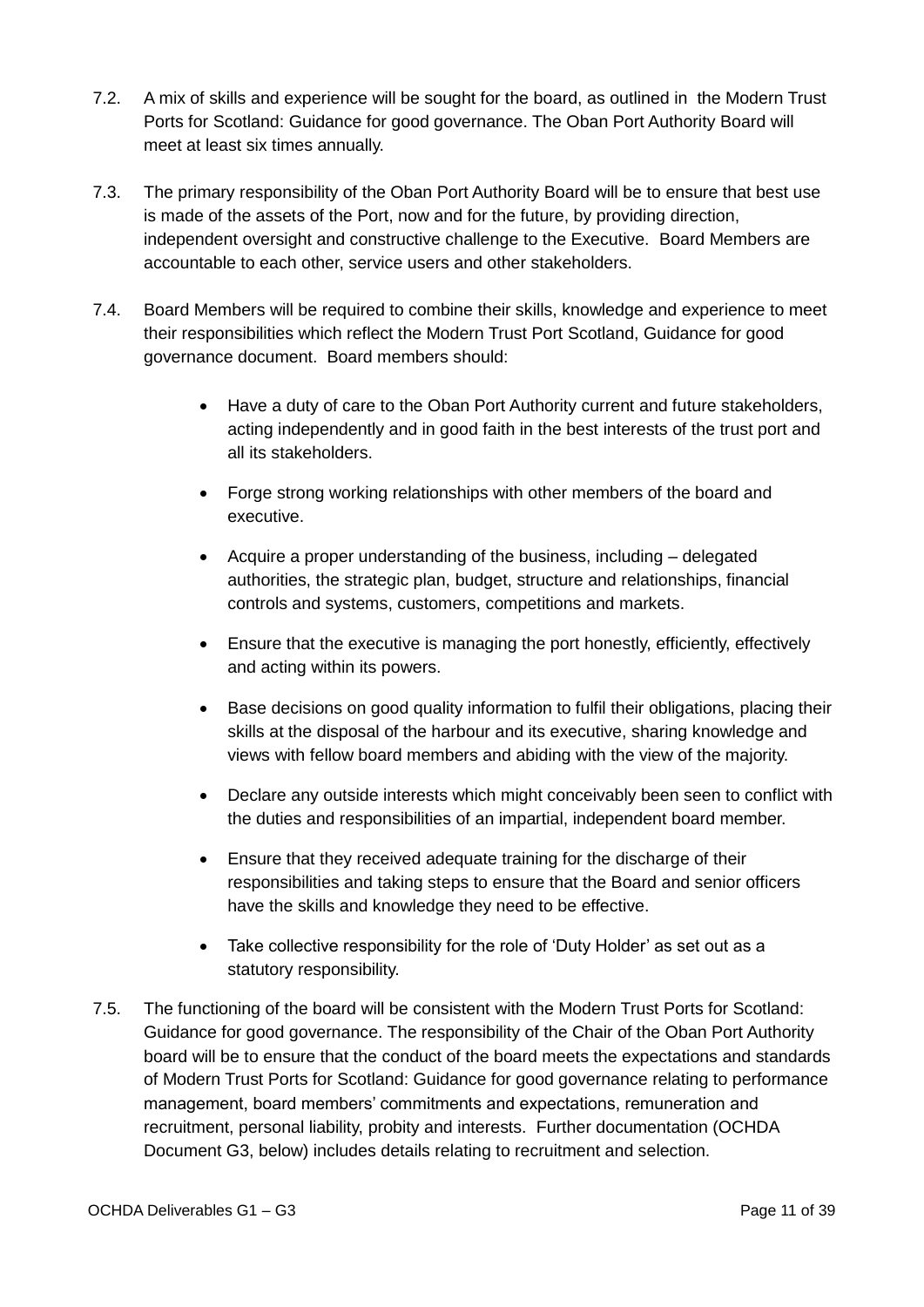#### 8. **Conduct**

8.1. Prospective Board Members will be required to commit (in writing) to upholding Oban Port Authority Code of Conduct for Board of Management Members before joining the Board and to renew that commitment annually for as long as they remain on the Board. The Code of Conduct is based on the 'Eight Guiding Principles of Trust Board Membership' as set out by Transport Scotland.

| Independence    | Selflessness | Objectivity |
|-----------------|--------------|-------------|
| Accountability  | Integrity    | Honesty     |
| <b>Openness</b> | Leadership   |             |

8.2. People wishing to join the Board must be committed to serving the best interests of Oban Port Authority and its stakeholders and to supporting the decisions of the Board, even on occasions when they disagree with them. Candidates must not be motivated by alternative or personal agendas.

#### 9. **Estimated Time Commitment from Board Members**

9.1. It is anticipated that the Oban Port Authority Board will meet a minimum of six times per year. As well as attending meetings and contributing to discussions, Board Members will be expected to prepare for those meetings by reading the reports provided in advance. They will also be required to participate in additional events such as annual appraisal meetings, training and business planning sessions. It is anticipated that the average time commitment for a Board Member will be c. 75 hrs per annum.

#### **10. Rewards**

- 10.1. It is anticipated that board members will receive a remuneration of £3,000 per year. Appropriate travelling expenses will be reimbursed. In addition, board members regularly experience the following non-financial rewards:
- 10.2. Experience gained as a Board of Management Member will often enhance individual employment prospects – knowledge and experience in strategic planning, resource planning, risk management and performance monitoring and are attractive to many employers.
- 10.3. It can be a useful development opportunity, Oban Port Authority will provide an effective induction and ongoing training and development to Board of Management Members
- 10.4. Being a Board of Management Member can provide those at different stages of their careers in the public or private sector a chance to contribute their expertise for the public good.
- 10.5. The Board is a team of people who care about the provision of quality infrastructure and the positive impact that this and excellent services have on the well-being of local people.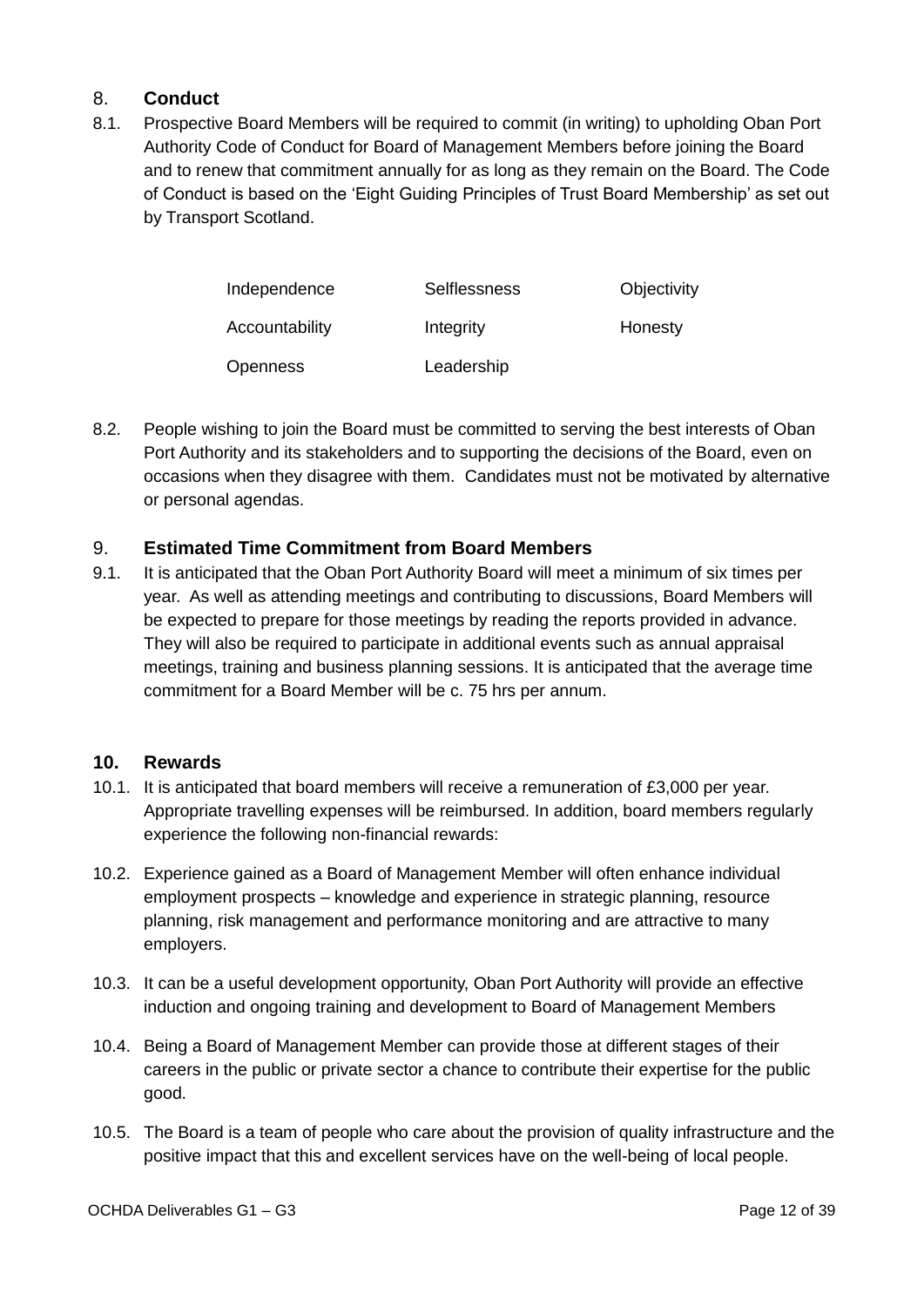Meeting and working with new people who share these aims leads to a deeper connection with the community and others.

#### 11. **Reporting and compliance**

#### **Annual reporting and accounts**

- 11.1. Oban Port Authority will establish necessary sub-committees to ensure preparation of annual reports and accounts and to report on compliance with the Modern Trust Ports for Scotland: Guidance for good governance.
- 11.2. Oban Port Authority will comply with the Harbours Act 1964 in the delivery of annual reports and accounts to Scottish Ministers. The accounts and reports will be prepared in accordance with all relevant legislation and guidance relating to the form and content of company accounts and reports. Modern Trust Ports for Scotland: Guidance for good governance suggests that performance measurement might include some or all of:

#### **Financial**

- Profitability
- Return on Capital Employed
- Weighted Average Cost of Capital
- Gearing (Total Debt/Total Assets)

#### **Operational**

- Labour productivity
- Profitability of Land Holdings
- Channel Depth Management
- Berth Utilisation

#### **Wider Impact**

- Gross Value Added/Net Value Added
- 11.3. In addition it will be for the Board of Oban Port Authority to determine the precise performance measures to be used in addition to "Stakeholder benefit" activity.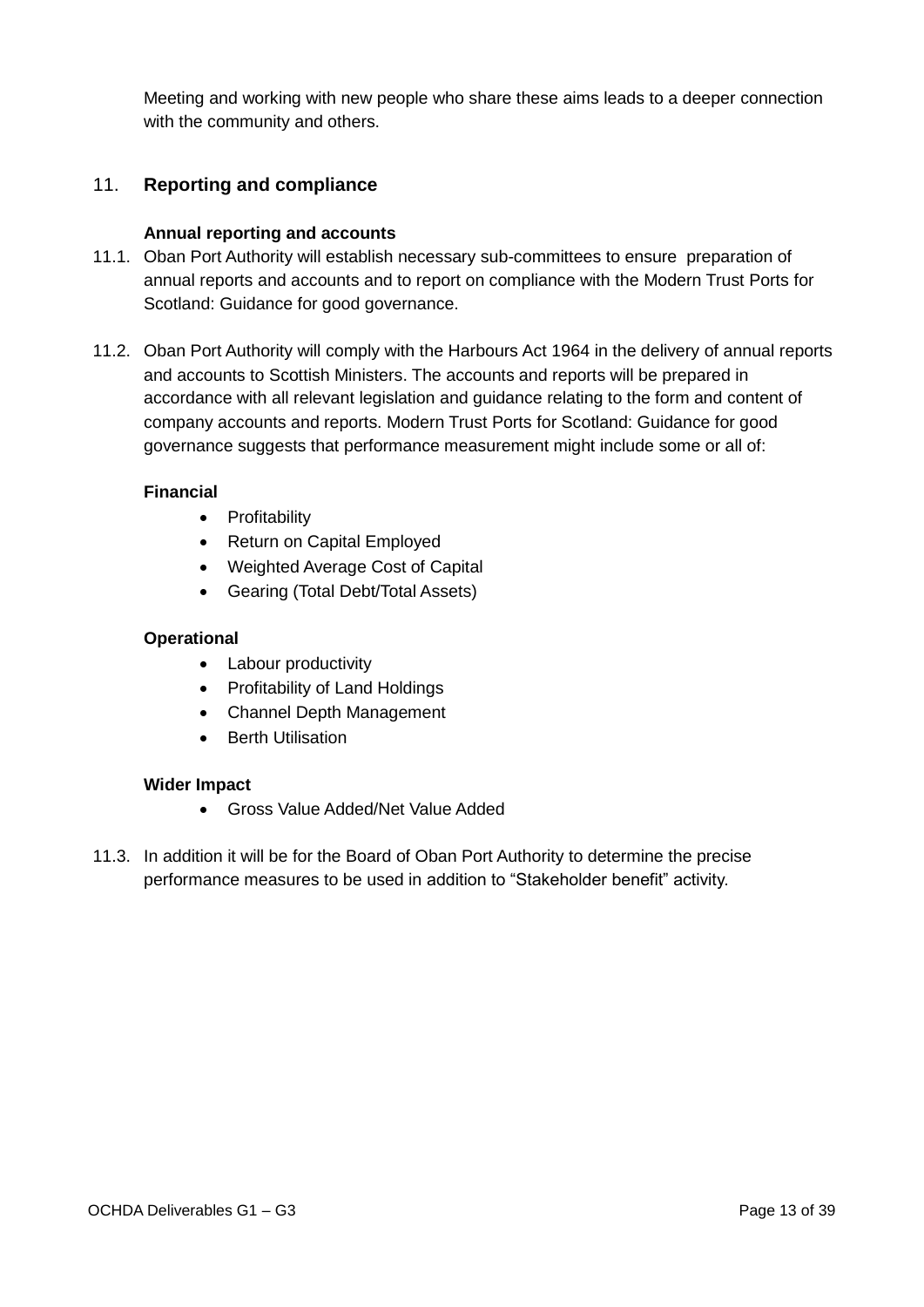# **OCHDA DOCUMENT G3/T9**

#### **Oban Port Authority: Board Recruitment**

#### **Structure & Responsibilities of the Board of Trustees and Rewards**

#### **1. Structure**

1.1. The board is made up of eight non-executive board members and one executive board member. There will be a Chairperson and a Vice Chairperson elected by the board. A mix of skills and experience is sought for the board.

#### **2. Responsibilities**

- 2.1. Oban Port Authority Board is a team of people whose role is to ensure that best use is made of the assets of the Port , now and for the future, by providing strategic direction, independent oversight and constructive challenge to the Executive. Board Members are accountable to each other, service users and other stakeholders.
- 2.2. Board Members will be required to combine their skills, knowledge and experience to meet their responsibilities which reflect the Modern Trust Port Scotland, Guidance for good governance document. Board members should:
	- a) Have a duty of care to the Oban Port Authority current and future stakeholders, acting independently and in good faith in the best interests of the trust port and all its stakeholders.
	- b) Forge strong working relationships with other members of the board and executive.
	- c) Acquire a proper understanding of the business, including delegated authorities, the strategic plan, budget, structure and relationships, financial controls and systems, customers, competitions and markets.
	- d) Ensure that the executive is managing the port honestly, efficiently, effectively and acting within its powers.
	- e) Base decisions on good quality information to fulfil their obligations, placing their skills at the disposal of the harbour and its executive, sharing knowledge and views with fellow board members and abiding with the view of the majority.
	- f) Declare any outside interests which might conceivably been seen to conflict with the duties and responsibilities of an impartial, independent board member.
	- g) Ensure that they received adequate training for the discharge of their responsibilities and taking steps to ensure that the Board and senior officers have the skills and knowledge they need to be effective.
	- h) Take collective responsibility for the role of 'Duty Holder' as set out as a statutory responsibility.

#### **3. Conduct**

3.1. Prospective Board Members will be required to commit (in writing) to upholding Oban Port Authority Code of Conduct for Board of Management Members before joining the Board and to renew that commitment annually for as long as they remain on the Board. The Code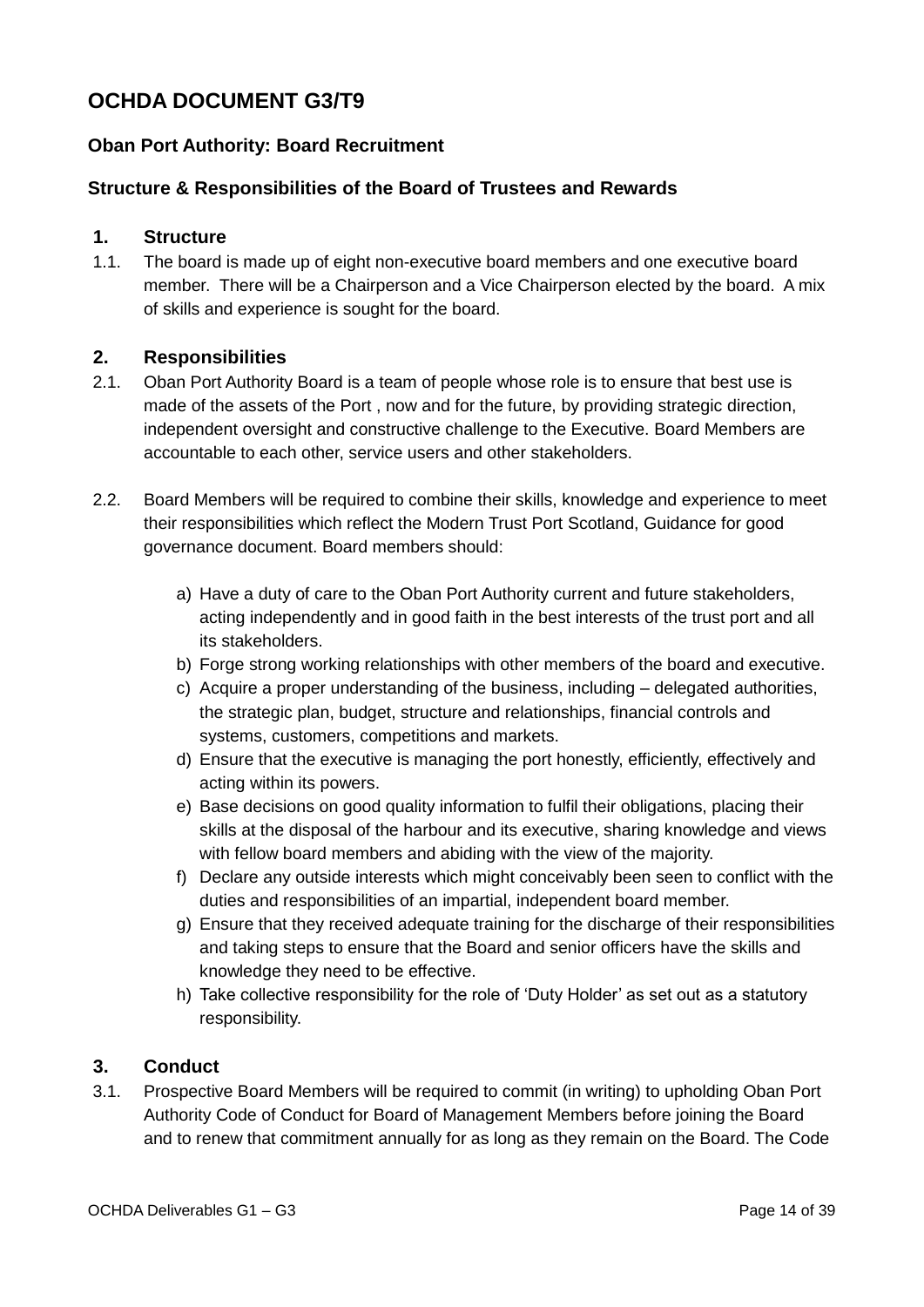of Conduct is based on the 'Eight Guiding Principles of Trust Board Membership' as set out by Transport Scotland.

| Independence    | <b>Selflessness</b> | Objectivity |
|-----------------|---------------------|-------------|
| Accountability  | Integrity           | Honesty     |
| <b>Openness</b> | Leadership          |             |

3.2. People wishing to join the Board must be committed to serving the best interests of Oban Port Authority and its stakeholders and to supporting the decisions of the Board, even on occasions when they disagree with them. Candidates must not be motivated by alternative or personal agendas.

#### 4. **Estimated Time Commitment from Board Members**

4.1. It is anticipated that the Oban Port Authority Board will meet a minimum of six times per year. As well as attending meetings and contributing to discussions, Board Members will be expected to prepare for those meetings by reading the reports provided in advance. They will also be required to participate in additional events such as annual appraisal meetings, training and business planning sessions. It is anticipated that the average time commitment for a Board Member will be c. 75 hrs per annum.

#### **5. Rewards**

- 5.1. It is anticipated that board members will receive a remuneration of £3,000 per year. Appropriate travelling expenses will be reimbursed. In addition, board members regularly experience the following non-financial rewards::
	- a) Experience gained as a Board of Management Member will often enhance individual employment prospects – knowledge and experience in strategic planning, resource planning, risk management and performance monitoring and are attractive to many employers.
	- b) It can be a useful development opportunity, Oban Port Authority provides an effective induction and ongoing training and development to Board of Management Members
	- c) Being a Board of Management Member can provide those at different stages of their careers in the public or private sector a chance to contribute their expertise for the public good.
	- d) The Board is a team of people who care about the provision of quality infrastructure and the positive impact that this and excellent services have on the well-being of local people. Meeting and working with new people who share these aims leads to a deeper connection with the community and others.
	- e) This guidance sets out the steps we will take to recruit new Board of Management Members in order to ensure the good governance of Oban Port Authority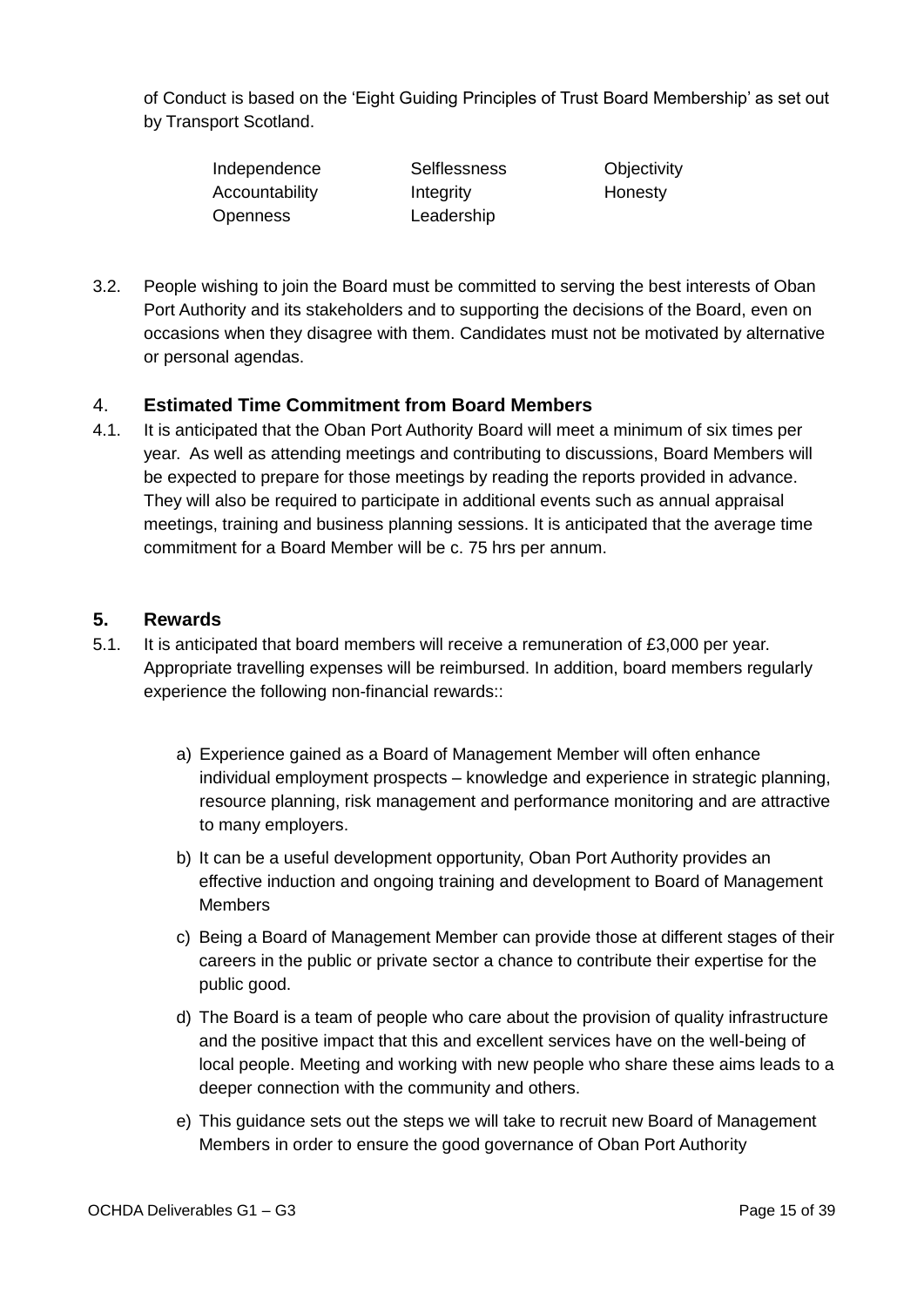# **Recruitment and Appointment Processes**

# **6. Initial and Ongoing Recruitment Priorities**

6.1. Initially Oban Port Authority will seek to make appointments for all eight non-executive board members with a broad mix of skills and experiences, reflecting the range of skills and experiences suggested in Modern Trust Ports for Scotland - Guidance for good governance:

## **Criteria for assessing potential board members, in addition to relevant life experiences**

#### **Personal skills/competencies Professional skills**

- Drive, vision, independence, confidence
- Challenging, proactive approach to board business
- Ability to motivate and engender respect
- Negotiating and communication Management
- 
- Interpersonal the ability to develop good relations inside and outside the trust port
- Ability to work as a team member/supportive of colleagues
- Ability to make a constructive contribution to group discussion clear expression of ideas
- Analytic approach to problem solving
- 
- Grasp of priorities **Constant Constant Constant Constant Constant Constant Constant Constant Constant Constant Constant Constant Constant Constant Constant Constant Constant Constant Constant Constant Constant Constant C**

- Relevant and current commercial expertise
- Relevant current maritime expertise
- Health and Safety
- 
- Impartiality and integrity **Exercise Section** Public relations/community issues
	- Shipping/fishing/cargo handling
	- Finance/management accounting
	- Leisure, boating management, voluntary, and commercial sectors
	- Environmental experience and expertise
- Ability to formulate strategy Oil and gas and decommissioning
	-
- 6.2. Candidates will be expected to show their willingness for public service, and those with a keen interest in the business of the Port and the start up of this new authority.
- 6.3. Initial appointments will be for one, two, or three year duration so starting a rotation of appointment. Thereafter appointments will be for a three-year term.
- 6.4. Having a mix of established and new Board of Management Members will be key to achieving good governance because of the benefit from both experience and new ideas.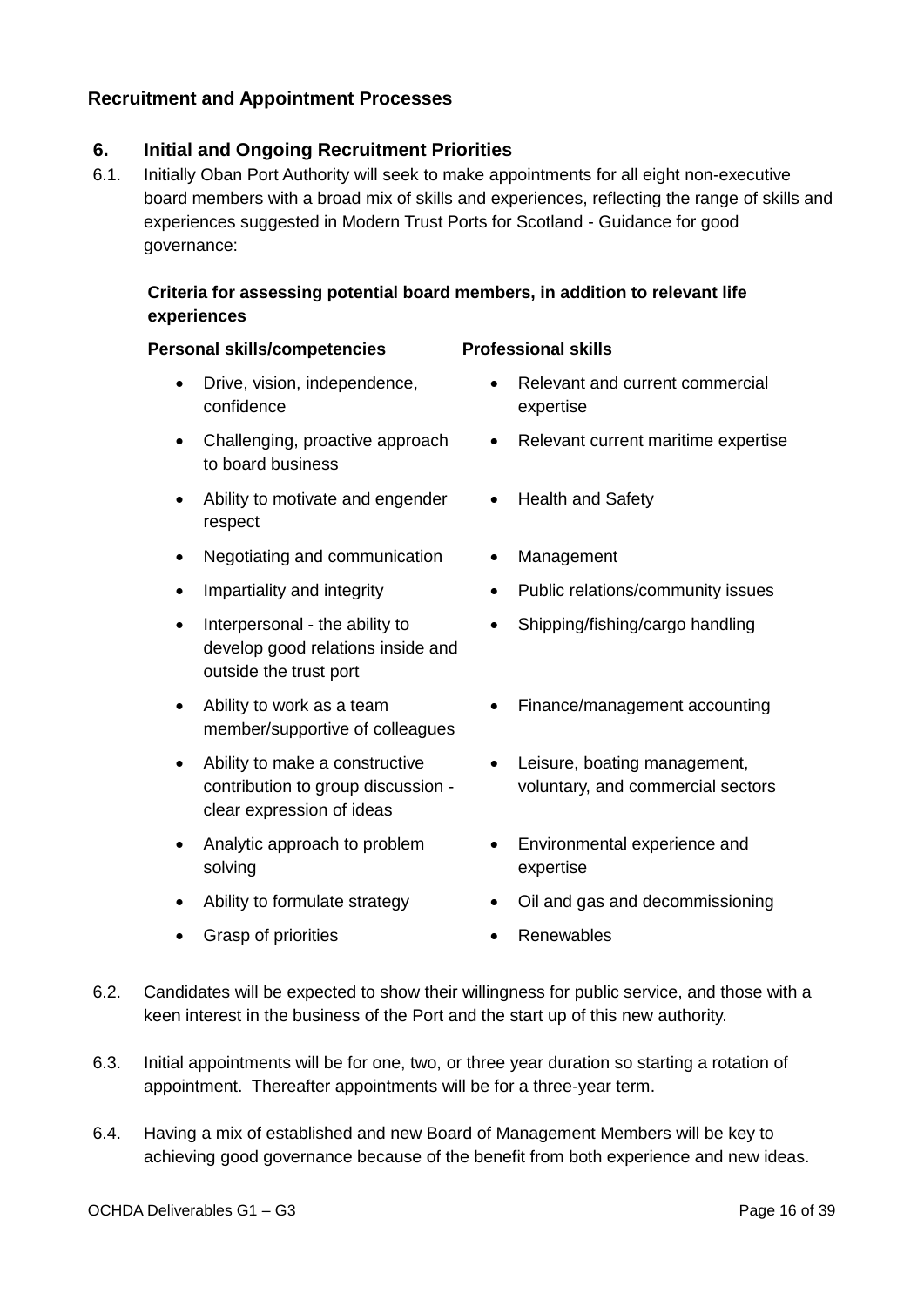The in-depth knowledge and understanding of experienced board members will be vital. However, new members may bring a different perspective that can help the board to evolve over time.

6.5. Achieving the right mix of experience and new perspectives will also influence future board recruitment priorities. For example, the retirement of a board member with specific technical knowledge/skills may lead to a priority being set to encourage candidates with these qualities to apply in order to fill the gap that will be caused by that retirement. Recruitment priorities such as this can also apply to other specialised or general governance knowledge/skills, local knowledge or diversity factors that help the Board of Management to reflect the community it serves.

#### **7. Benefits of a Consistent Process**

- 7.1. Oban Port Authority will aim to establish a clear, fair and consistent process for the recruitment of board members irrespective of the board membership category being pursued. Having a process that treats all candidates equally will enable Oban Port Authority to:
	- a) Achieve a fair and consistent approach to Board of Management recruitment.
	- b) Assist prospective Members in understanding the role, responsibilities and conduct requirements of the Board of Management.
	- c) Ensure that Oban Port Authority recruits Board Members who best meet the recruitment priorities as agreed by the board.
	- d) Provide the necessary levels of support to candidates in order to ensure that no person is disadvantaged and to achieve equality of opportunity.
	- e) Enhance compliance with Oban Port Authority Rules, other policies, regulatory requirements and the law.

#### **8. Advertising of Roles**

- 8.1. It is expected that roles will be filled from advertising:
	- in the local and national press;
	- online (through Linkedin and other relevant professional portals);
	- through the British Ports Association.

#### **9. Appointments Panel**

- 9.1. An initial appointments panel will be been established to ensure a fair and balanced recruitment process. The appointments panel will meet to short list, interview and appoint candidates, as outlined in Appendices 2 and 3 to this document. All vacancies will be filled against the job description as shown in Appendix 4 to ensure the correct balance of skills and competencies across the board.
- 9.2. OCHDA has already made preliminary enquiries with prospective members of the Interview Panel and organisations which might be included. Thus far the list includes the British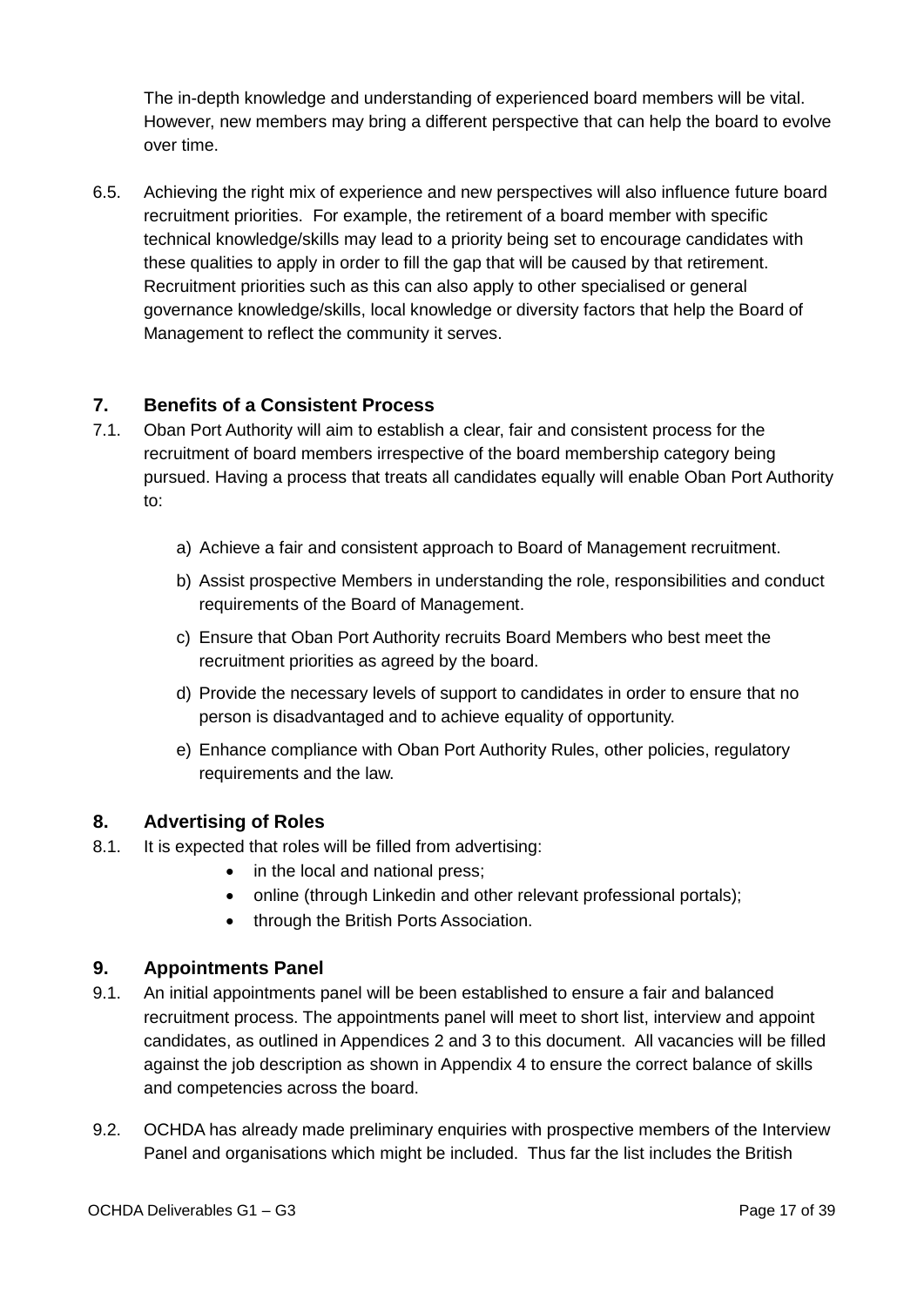Ports Association, Transport Scotland, Northern Lighthouse Board, CMAL, CFL, Argyll and Bute Council, Police Scotland, Tesco, other Trust Ports and community groups. For GDPR reasons, and also to protect the identity of the individuals involved, we are unable to disclose any additional details at this time.

#### **10. Stage 1: Recruitment Pack to Candidates**

- 10.1. Prospective board members will be issued a recruitment pack, consisting of the following:
	- a) A copy of the Modern Trust Ports for Scotland Guidance for good governance publication;
	- b) A Board Member Role Description. (Appendix 5);
	- c) A link to the Modern Trust Ports of Scotland good guidance publication.;
	- d) A link to the Port Marine Safety Code document;
	- e) A copy of the Harbour Order which established Oban Port Authority (or draft as appropriate);
	- f) A Board of Management Member Application Form (Appendix 6), which asks for information relating to the candidate's eligibility to become a Board Member, including details of their relevant knowledge, experience and skills.
- 10.2. All application forms are to be received prior to the vacancy closing on the specified date on the job advert.

#### **11. Stage 2: Short-listing applicants**

- 11.1. All applications forms received by the closing date will be considered by the Appointments Panel from which a short list will be created taking into account the following:
	- a) the applicant's relevant skills and experience to be a board member broadly using the following criteria set out on the application form;
	- b) the applicant's match with the required skills required for vacant board positions;
	- c) the contribution likely to be made by the applicant, in the light of the knowledge, experience, skills and personal qualities sought by Oban Port Authority.
- 11.2. Where 2 candidates have the same specialised / professional skill sets where only one is required the shortlist will be based on additional skills and experience demonstrated in the application form.

#### **12. Stage 3: Interview & Appointing**

- 12.1. The Appointments Panel will meet with all short listed applicants to interview them for the role. All applicants will be asked the same set of questions. The appointment panel will reach a consensus on which applicant best meets the needs of the role description.
- 12.2. Once all interviews are complete, applicants will receive written confirmation of their appointment from the appointments panel by a set date. Where requested feedback can be provided for successful / unsuccessful applicants.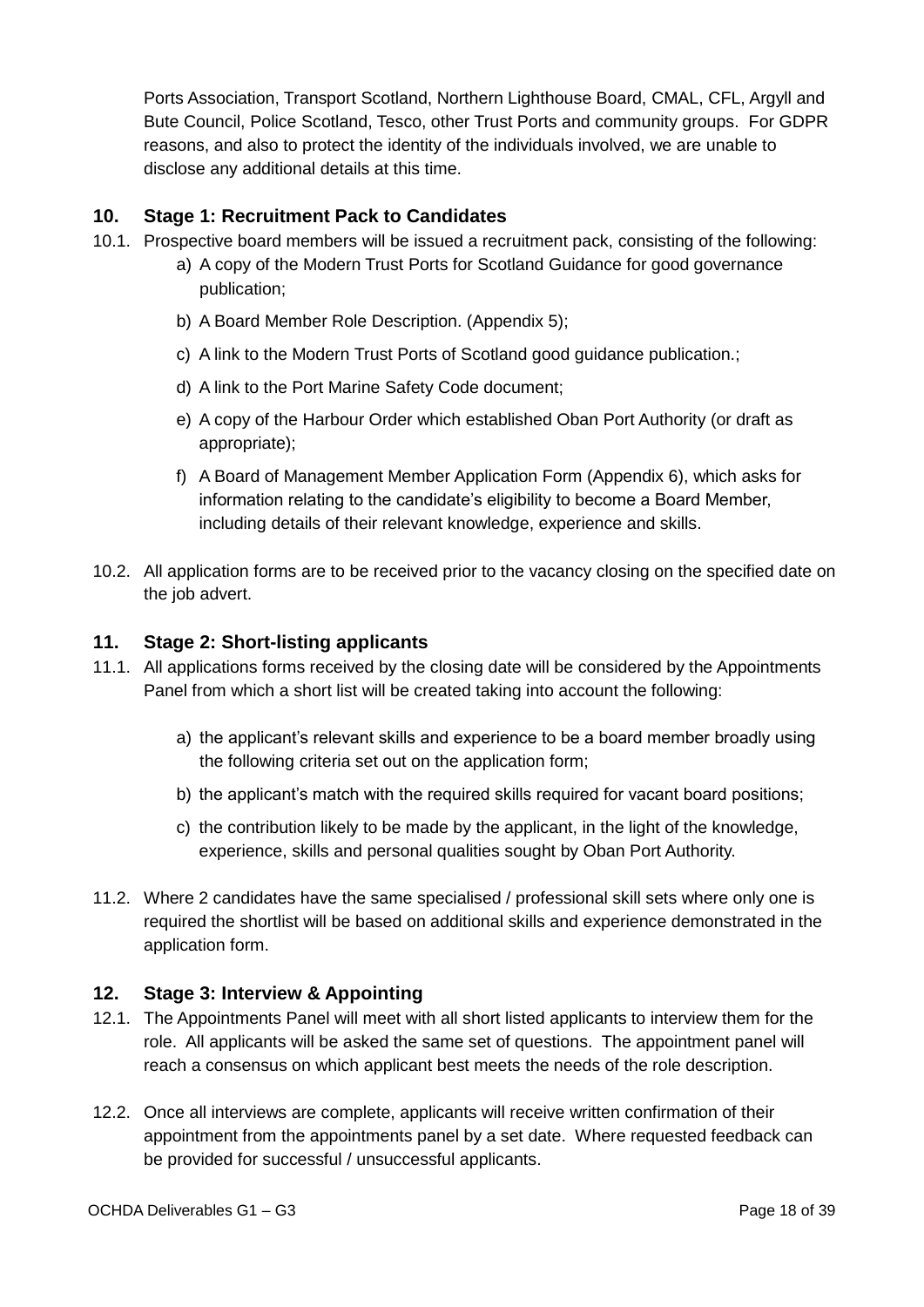#### 13. **Equal Opportunities**

- 13.1 We will strive to achieve equality of opportunity and treatment in all that we do. We will do this irrespective of any protected characteristic a person might have or be perceived to have. Section 4 of the Equality Act 2010 specifies nine protected characteristics:
	- Age
	- Disability
	- Marriage and civil partnership
	- Pregnancy and maternity
	- Race
	- Religion or belief
	- Gender (referred to as "sex" in the Act)
	- Gender reassignment
	- Sexual orientation
- 13.2 We will consider the needs of hard to reach groups and will make reasonable adjustment, if possible, to assist people to apply to join the Board and play an active role once appointed.

#### 14. **Data Protection**

14.1. General Data Protection Statement to be added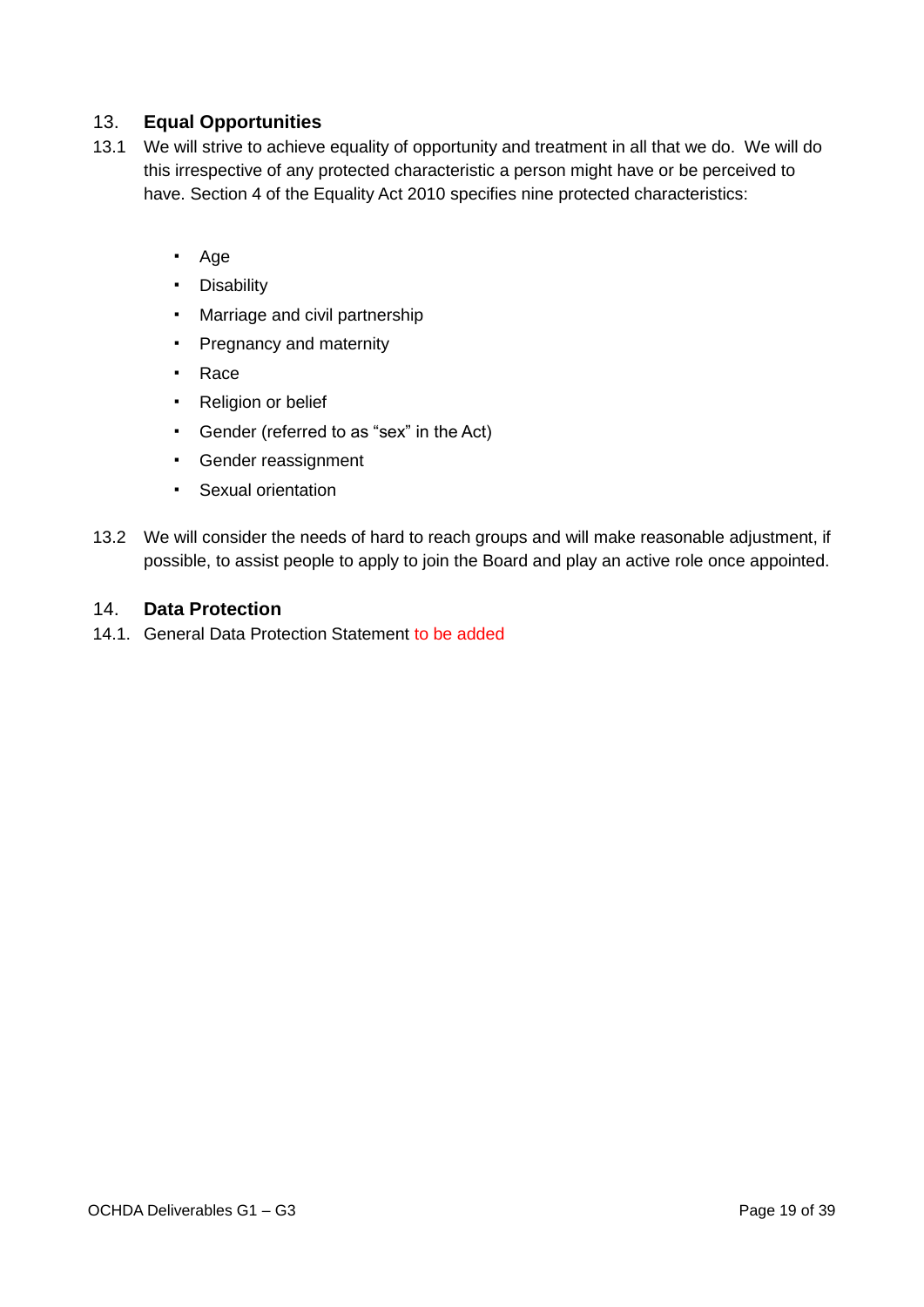# TRUST PORT BOARD AND CEO RESPONSIBILITIES

As laid down in PMSC and Guidance on Good Governance document Blue=Board Cerise=CEO/HM

| <b>General Duties and</b><br>Powers | Specific Duties and Powers arising from these                                                          |  |  |
|-------------------------------------|--------------------------------------------------------------------------------------------------------|--|--|
| Safe and efficient port             | Maintenance of a Marine Safety Management System (MSMS), including co-ordination of CERS, incident     |  |  |
| marine operations                   | reporting, web and other information services.                                                         |  |  |
| <b>Harbour Authorities</b>          | Statutory functions carried out on behalf of a Harbour Board/Duty Holder by the <b>Harbour Master:</b> |  |  |
| should provide users of             | <b>General Harbour Directions</b>                                                                      |  |  |
| the harbour with enough             | $\bullet$                                                                                              |  |  |
| information about                   | <b>Special Harbour Directions</b>                                                                      |  |  |
| conditions in the harbour           | <b>Management of emergencies</b>                                                                       |  |  |
| (depths, nav info, LNTMs            | Port Control & vessel movement                                                                         |  |  |
| etc.) and direct maritime           | <b>VHF</b> licenses                                                                                    |  |  |
| operations within the               | <b>VHF</b> radio watch                                                                                 |  |  |
| harbour (nav aids,                  | $\circ$                                                                                                |  |  |
| harbour directions, LPS             | <b>Regulated navigation zones</b>                                                                      |  |  |
| etc.) to ensure safe and            | Advisory control of harbour approaches                                                                 |  |  |
| efficient port marine               | <b>Management of Navigation:</b>                                                                       |  |  |
| operations.                         | <b>Local Port Service measures:</b>                                                                    |  |  |
| Open Port Duty should be            | Monitoring of and communications with port traffic                                                     |  |  |
| maintained at all times             | $\bullet$                                                                                              |  |  |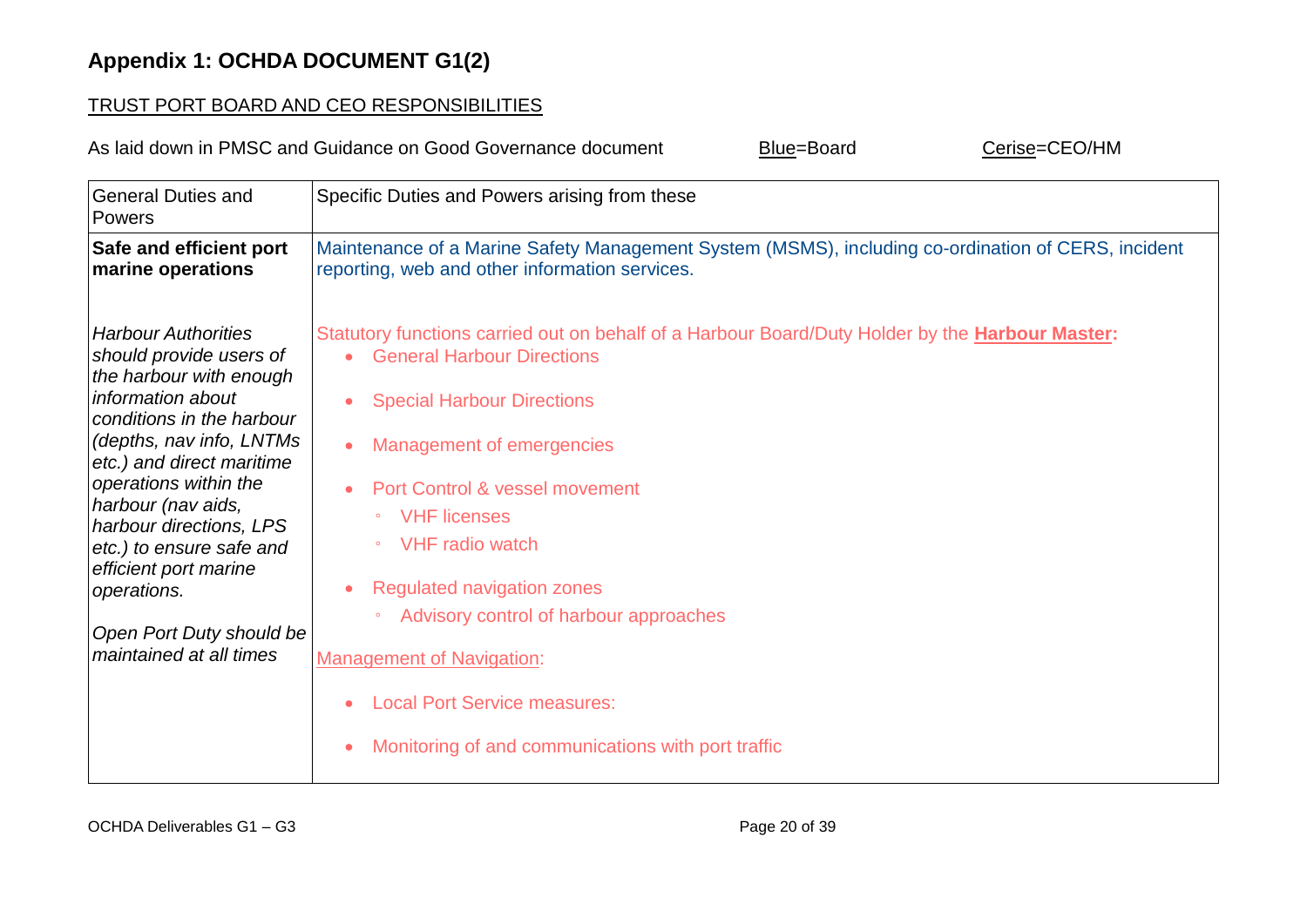| Safe and efficient port<br>marine operations<br>(Cont'd)                             | <b>Vessel movements/berth allocation/Port Control</b><br><b>VHF</b> radio watch<br>$\bullet$<br>CCTV/Plotting & recording system &<br>Anchorages & moorings<br>$\bullet$<br>Seasonal small boat channel & buoyage<br>$\bullet$<br>Met/Notices to Mariners/other info. services                                                                                                                 |
|--------------------------------------------------------------------------------------|------------------------------------------------------------------------------------------------------------------------------------------------------------------------------------------------------------------------------------------------------------------------------------------------------------------------------------------------------------------------------------------------|
| Governance/Harbour<br><b>Authority Powers</b>                                        | Role of Duty Holder (collective role of the Trust Board or CEO - still to be decided)                                                                                                                                                                                                                                                                                                          |
| <b>Harbour Authority</b><br>responsible for the<br>"improvement,<br>maintenance and  | Appointment of CEO/Harbour Master & Harbour Staff, inc seasonal/part-time staff<br><b>Appointment of Designated Person:</b>                                                                                                                                                                                                                                                                    |
| management" of the port                                                              | Setting and collection of harbour dues<br>Maintaining accounts and annual reporting<br>Monitoring and allocation of capital & reserves for:<br>Maintenance & repairs<br>Future investment/improvements                                                                                                                                                                                         |
| <b>Fiduciary duties</b><br>Monitoring<br>Consultation<br>Licensing<br>Administration | <b>Capital Grant repayments/Interest</b><br>$\bullet$<br>Monitoring of bye-laws/harbour directions compliance and enforcement (see Revising Powers below)<br>Consultation with stakeholders - Port User Group/Stakeholder Group<br>Licensing of small boats/commercial craft (subject to agreed delegation of this function within harbour<br>authority area from Local Authority iaw MGN 280) |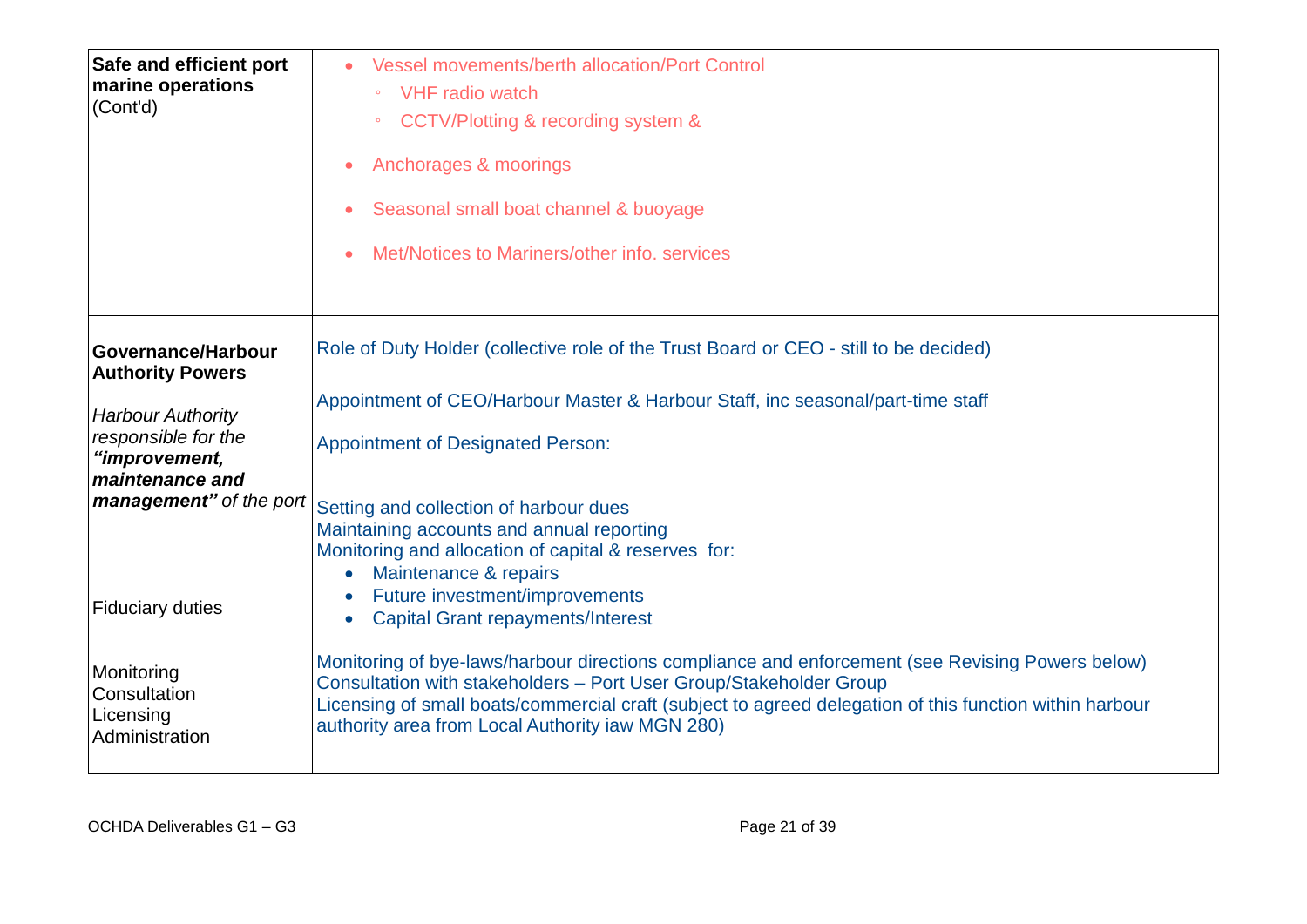| <b>Conservancy Duty</b>                                                                                                                                                                                                                                                 | $Hydrography$ – regular survey requirement <sup>*</sup> – maintenance of hydrographic records – charting requirements<br>* 3 years                                                                                                                                                                                                                                                                                                                                                                                                                                                                                                                                                                             |
|-------------------------------------------------------------------------------------------------------------------------------------------------------------------------------------------------------------------------------------------------------------------------|----------------------------------------------------------------------------------------------------------------------------------------------------------------------------------------------------------------------------------------------------------------------------------------------------------------------------------------------------------------------------------------------------------------------------------------------------------------------------------------------------------------------------------------------------------------------------------------------------------------------------------------------------------------------------------------------------------------|
| A Harbour Authority has a<br>duty to conserve the<br>harbour so that it is fit for<br>use as a port. The<br>Harbour Authority also<br>has a duty of reasonable<br>care to see that the<br>harbour is in a fit<br>condition for a vessel to<br>be able to use it safely. | Surveying - Promulgation of survey & navigational information – navigation marks:<br>Co-ordination with "nested" SHAs<br>Service Level Agreement with NLB<br>Dredging – monitoring of channels or fairways – provision of safe berthing:<br>Maintenance dredging<br>$\bullet$<br>For Works Orders submitted by harbour authority<br>Co-ordination with other SHA Works Orders<br>$\bullet$<br>Aids to Navigation - Buoyage - Local Lights Authority (LLA) responsibilities:<br>• SLA with NLB for harbour area<br>Wrecks - charting, warning & wreck removal<br>Regulation of harbour works – co-ordination of all Works Orders submitted, or licensing to ensure safe<br>navigation is not adversely affected |
| <b>Revising Duties &amp;</b><br><b>Powers</b><br><b>Harbour Authorities</b><br>should consider what<br>legal powers and duties<br>they have or should seek<br>in order to promote<br>navigation safety.                                                                 | <b>Risk Assessment</b><br>Full Safety Assessment (FSA - VTS/LPS if required)<br>Regular review of harbour legislation<br>Regular review of Bye-laws & Harbour Directions                                                                                                                                                                                                                                                                                                                                                                                                                                                                                                                                       |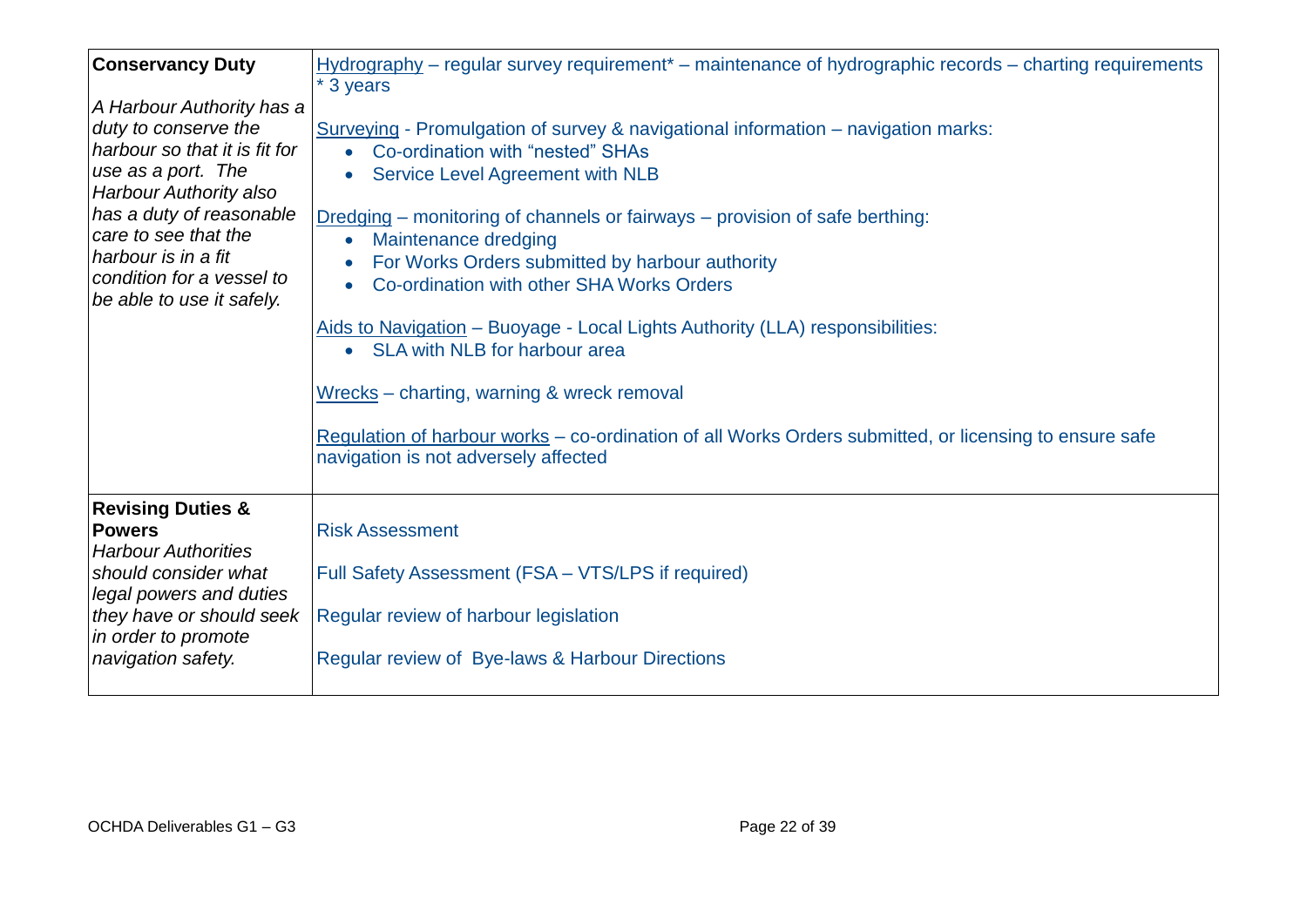| <b>Environmental Duty</b>                 | As required by existing regulations - SEPA, Local Authority - Marine Protected Areas etc.                                                                                                     |
|-------------------------------------------|-----------------------------------------------------------------------------------------------------------------------------------------------------------------------------------------------|
|                                           | Maintenance of appropriate plans – eg. Harbour Authority's contribution to existing Oil Pollution Plans.<br>.Co-ordination role with other SHAs, and with Local Authority                     |
| <b>Civil Contingencies</b><br><b>Duty</b> | Harbour Authorities considered to be a "category 2" responder, therefore likely to act as a "co-operating"<br>body" with the Local Authority. This role is carried out by the Harbour Master. |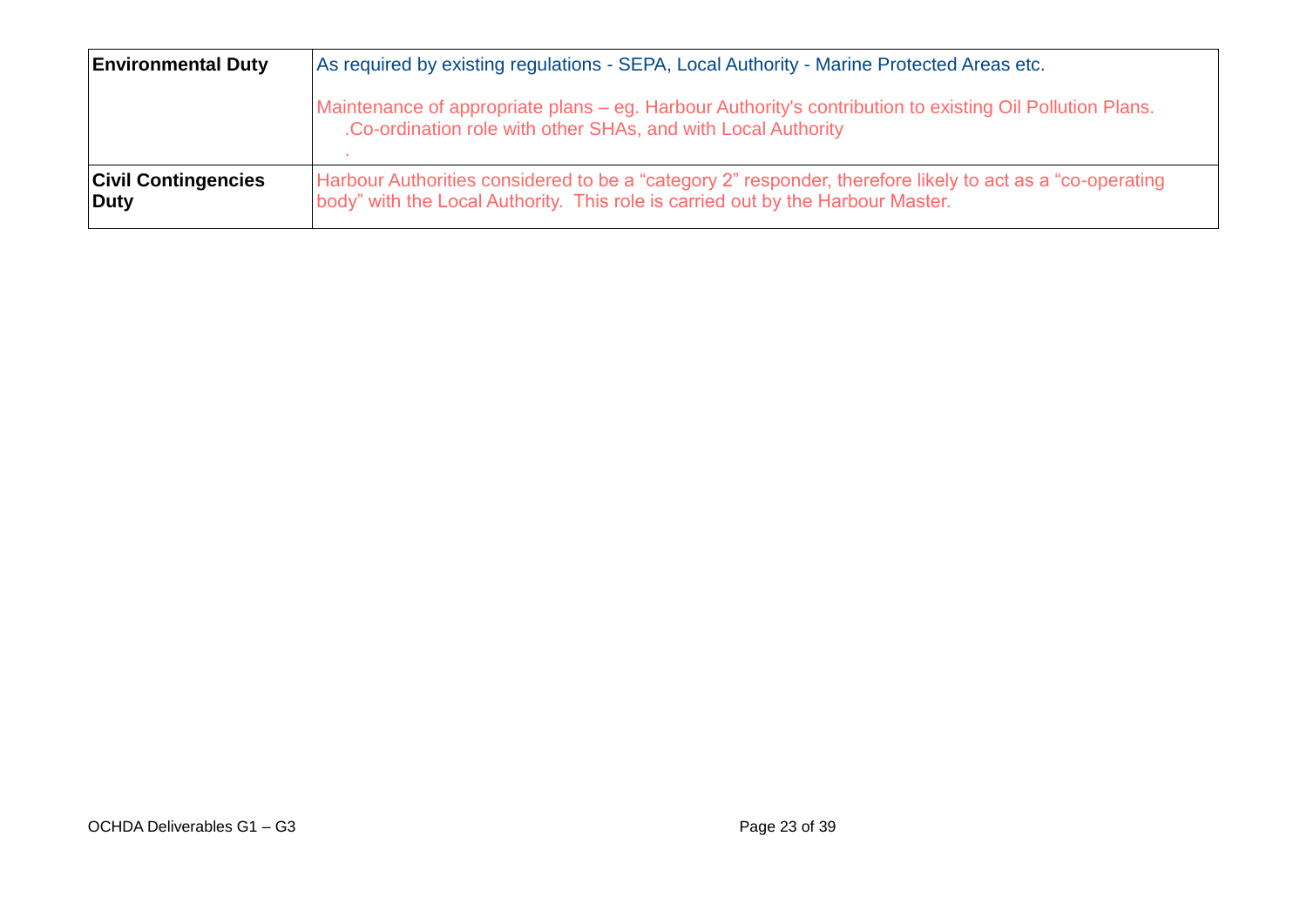# **Appendix 2: OCHDA DOCUMENT G3(2) Trust Port Board selection panel**

#### **Panel construction**

Initial Selection Panel of 5, with set minimum of 3

Proposed criteria for structure & membership of the panel

#### **From OCHDA Management Committee/working groups**

Two people providing some of:

- Local knowledge
- Other port board experience
- Public service management
- Personnel management
- Understanding of issues in harbour management
- Business strategy/development
- Trust Port guidance

#### **From OBMG/Stakeholders or OBMG**

Two people from OBMG/Stakeholder group providing some of:

- Harbour management knowledge
- Port safety knowledge
- Public service management
- Finance/accounting
- Personnel management
- Business strategy/development
- Port users' experience
- Understanding of town's dependence on the port

#### **Independent local/regional business**

One person providing some of:

- Large company board experience
- Other port board experience
- Public service management
- Finance/accounting
- Personnel management
- Business strategy/development
- $\bullet$  HR skill
- Legal
- $\bullet$  IT
- Civil engineering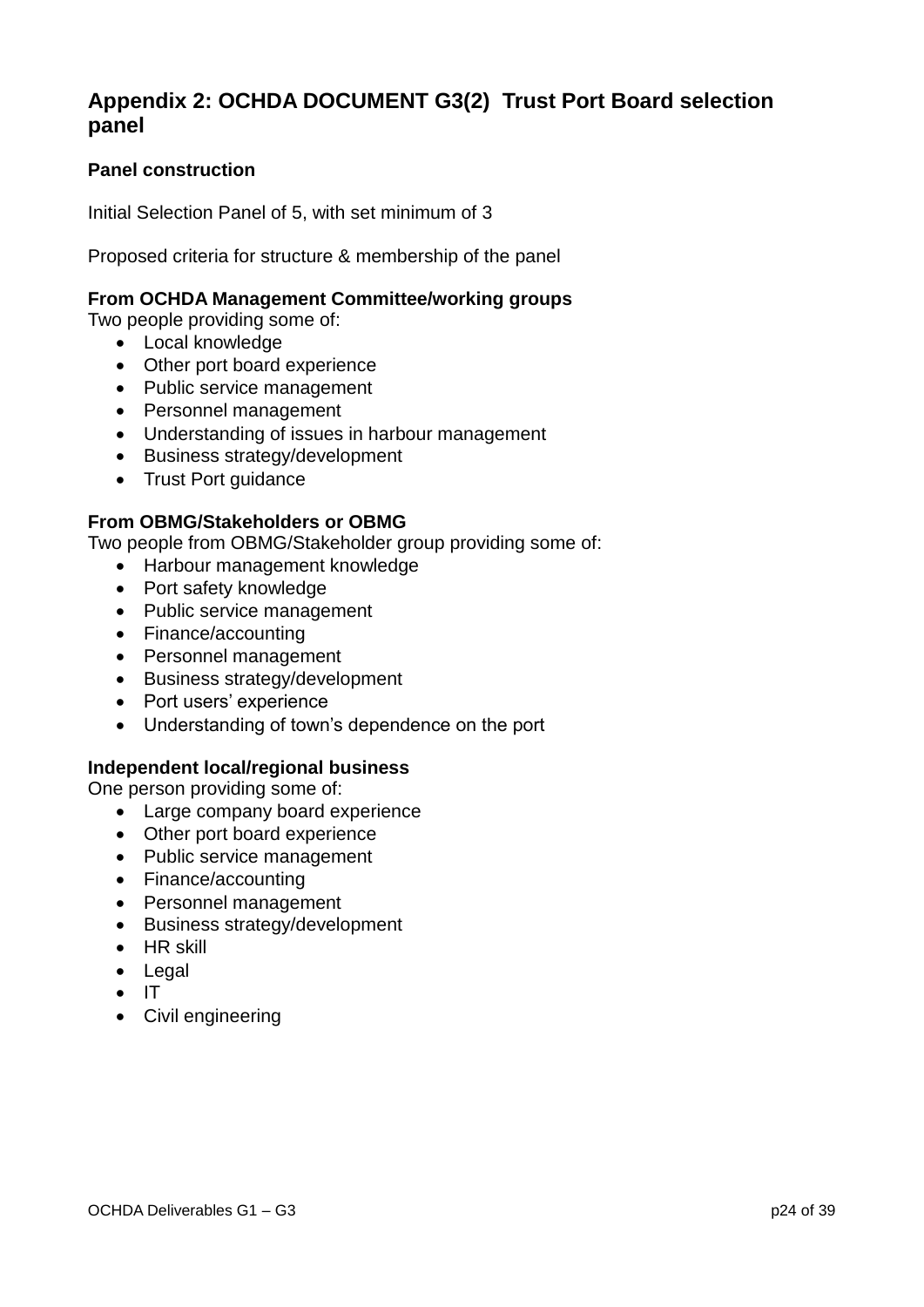#### **Application form to assist selection of initial recruitment panel**

#### **Personal information to assist in selection of the Interview Panel**

Please only fill in what you feel comfortable to be disclosed within a small group, to aid the balanced selection of panel members. This information will then be deleted. Please return to xxxxxx as lead of the OCHDA Board working group. You may want to have a look at this Transport Scotland document sections 2.5 to 2.7 [j249946-04 \(transport.gov.scot\)](https://www.transport.gov.scot/publication/modern-trust-ports-for-scotland-guidance-for-good-governance/j249946-04/#para27)

Title First Name **Surname** Address & Post Code

Email Mobile Number Land Number Preferred number and time to call

Please indicate more recent career positions, or within the voluntary sector, that were held and involved selection of personnel and interviewing experience. Please give a brief description

You may have some of the skills or knowledge that the Board will require. Please rank those you possess on the list below, with 1 being the skill you have most of.

Rank Number

Management of Harbours Shipping / Transport industry Finance Laws of Scotland Safety and its legislation Business Management and Strategy Environmental matters pertaining to Harbours and foreshore HR and people management Commercial Marketing & IT Civil engineering and Project Development **Administration** Maritime Experience Local government or Local Community Bodies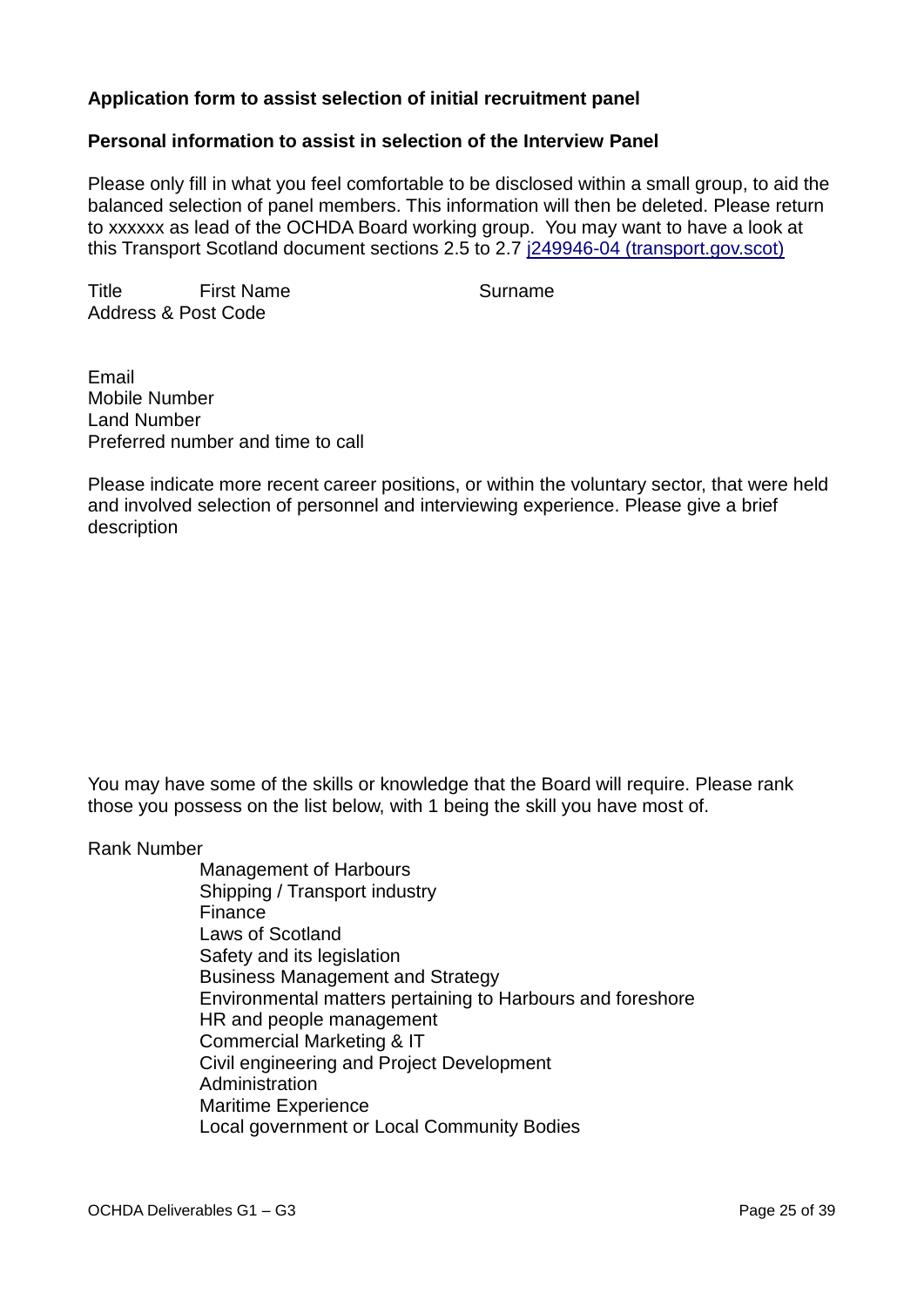In relation to the ranked items above briefly explain how you acquired and used that skill or knowledge.

Please write a short statement about your abilities, within a group function, to judge applicants paperwork and in person; against a skill set and competencies to merit Board membership.

Please add, if you want, any other experiences that you have attained that may assist yourself or the panel in the task of appointing Board members.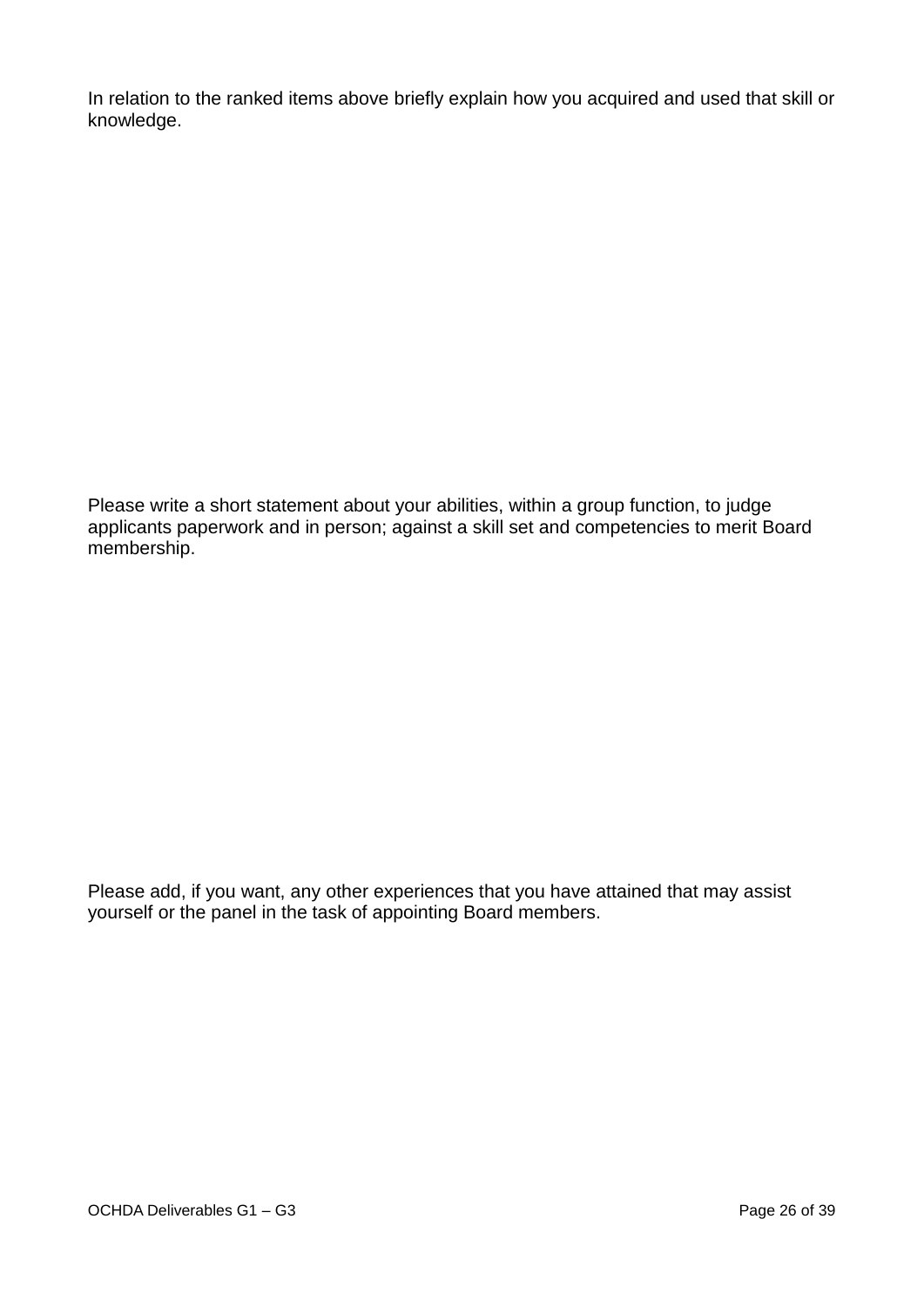# **Appendix 3: OCHDA DOCUMENT G3(3) Interviewing Candidates: guidance for selection panel**

#### **Be prepared**

Before the interview think about the following areas to help you focus on the most important aspects of the interview:

- What are the essential/important qualities or capabilities that you need?
- What kind of person would make a good fit?
- Review the candidate's application and highlight relevant experience.
- What concerns could you have about the candidate's application and why?
- Make sure that you are clear on the interview process time scales so you can effectively manage candidate expectations

#### **First Impressions**

Check:

- Is the room clean and tidy
- Are water/refreshments available
- Arrange no interruptions (phones/emails)

Put the candidate at ease by being welcoming, engaging, open and honest

#### **Bring the role to life for the candidate**

Insert background to Oban Port Authority – Something similar from Montrose Document?

#### **Interview tips**

- $\bullet$  It's a two-way conversation
- Allow the candidate to do most of the speaking by demonstrating active listening (70:30 rule: you listen 70% of the time, speak 30%)
- If the candidate digresses from the question, politely bring them back on topic
- During the interview try to make observations and spot any patterns/themes. Ideally candidates should have experience of or skills in the following:
	- o management of harbours;
	- o shipping or other forms of transport;
	- $\circ$  The fishing industry
	- o usage of port facilities;
	- o industrial, commercial and financial;
	- o administration;
	- o the organisation of employees;
	- o sailing and other water-related activities;
	- o navigation
	- o financial management;
	- o Personnel management
	- o the laws relating to Scotland;
	- o safety management;
	- o commercial marketing;
	- o information technology;
	- o environmental matters affecting harbours;
	- o civil engineering;
	- o local government and local community interests;
	- o any other skills and matters considered from time to time by the Authority to be relevant to the discharge by them of their functions;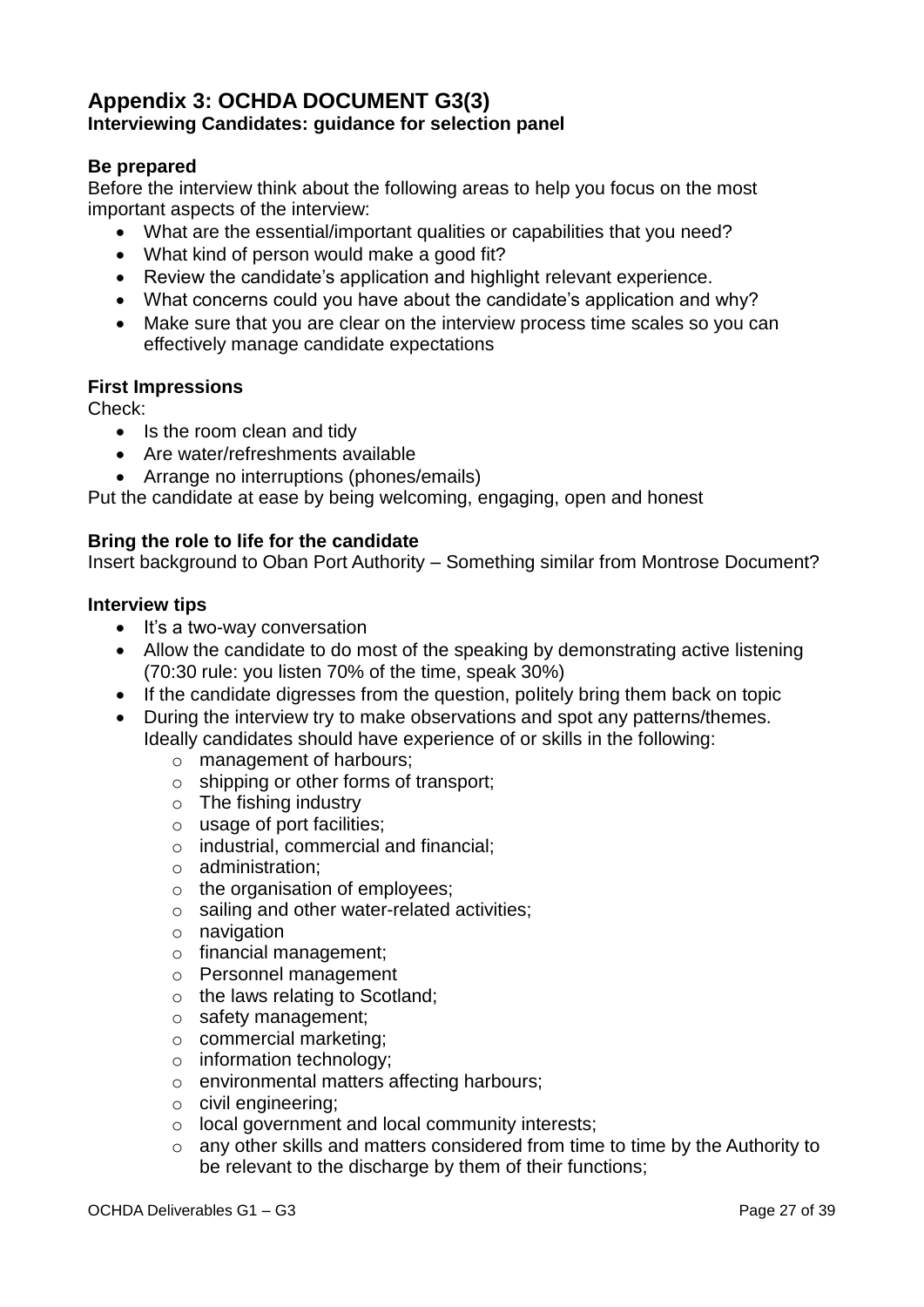#### **Be Aware of Bias**

The following article includes some guidance on bias and how to overcome in the recruitment process

<https://resources.workable.com/tutorial/how-to-conduct-an-interview>

Drawing on a range of research, Anderson and Shackleton summarise the common weaknesses of interviews:

- Self-fulfilling prophecy effect asking questions designed to confirm initial impressions of candidates gained either before the interview or in its early stages.
- Stereotyping effect assuming that some characteristics are typical of members of a particular group. In the case of sex, race, disability, marital status or ex-offenders, decisions made on this basis are often illegal. However, the effect occurs in the case of all kinds of social groups.
- Halo and horns effect Once rated candidates as 'good' or 'bad' in some aspects, interviewers often replicate this judgement across the board, reaching unbalanced decisions.
- Contrast effect allowing the experience of interviewing one candidate to affect the way they interview others who are seen later in the selection process.
- Similar-to-me effect giving preference to candidates they perceive as having a similar background, career history, personality or attitudes to themselves.
- Personal liking effect making decisions on the basis of whether they personally like or dislike the candidate.

#### **Legal**

- Ask the same questions to each candidate being interviewed for the same position
- Questions focus on the attributes and behaviours needed in the job
- Take good quality notes during the interview, including examples and reactions for important points; your notes should accurately reflect what the candidate has said. If you were to be questioned over a selection decision, your notes will be used as evidence to show you have followed a fair and consistent process for all candidates considered for the same role
- Reasonable Adjustments for those with a disability
- Candidates have the right to request their interview notes under section 7 Data Protection Act 1998 (DPA)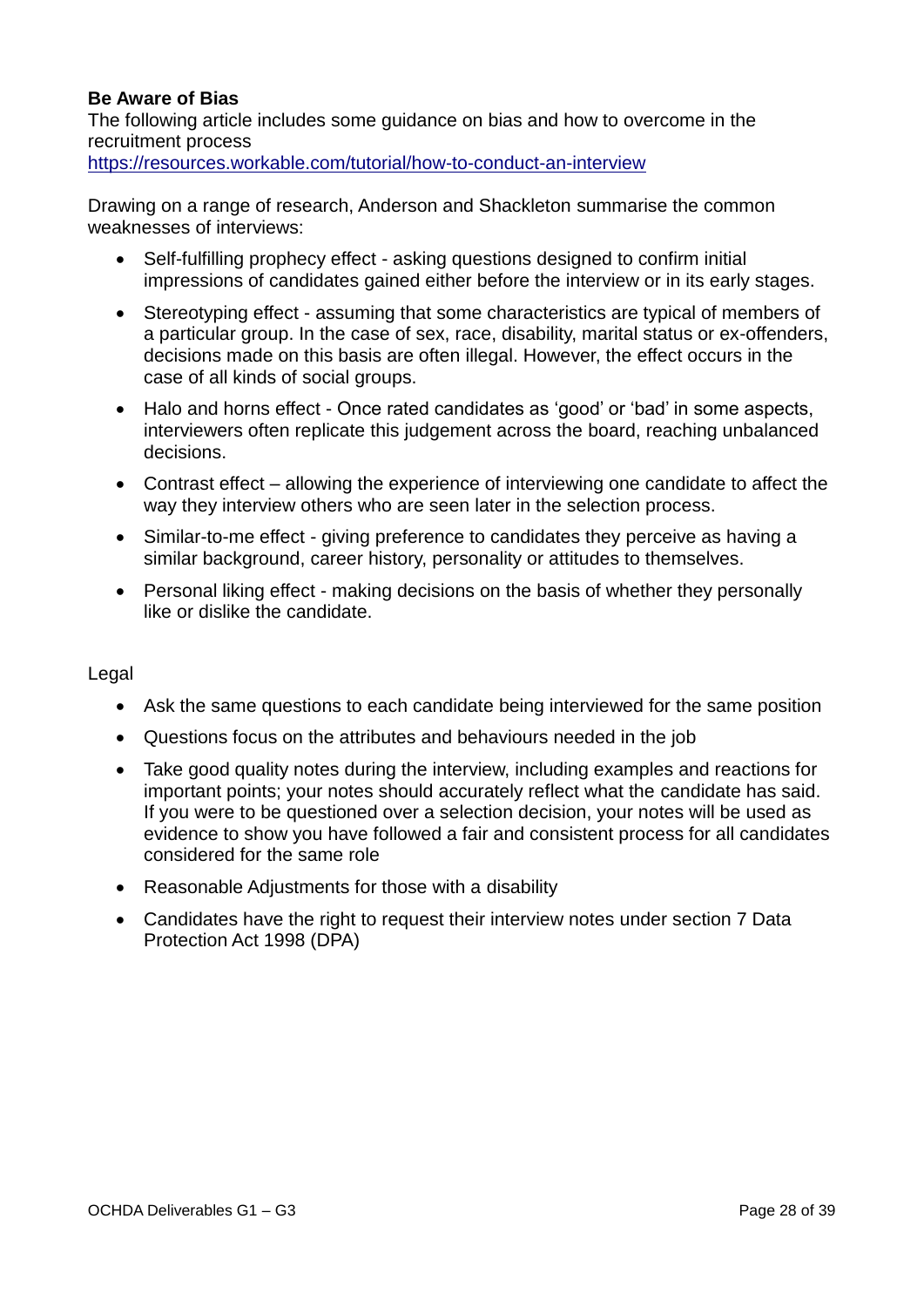The following **questions** are examples of those **which should be avoided** as such lines of questioning will provide candidates with evidence to support a discrimination claim

- Are you married?
- How old are you?
- What is your date of birth?
- \* How many children do you have?
- What does your husband / Wife / Partner do?
- What does your husband / Wife / Partner think of you applying for this role?
- What church do you go to?
- \* How would you feel about managing younger people?
- And how many more years do you see yourself working?
- When are you planning to retire?
- Where do you come from?
- Which political party do you belong to?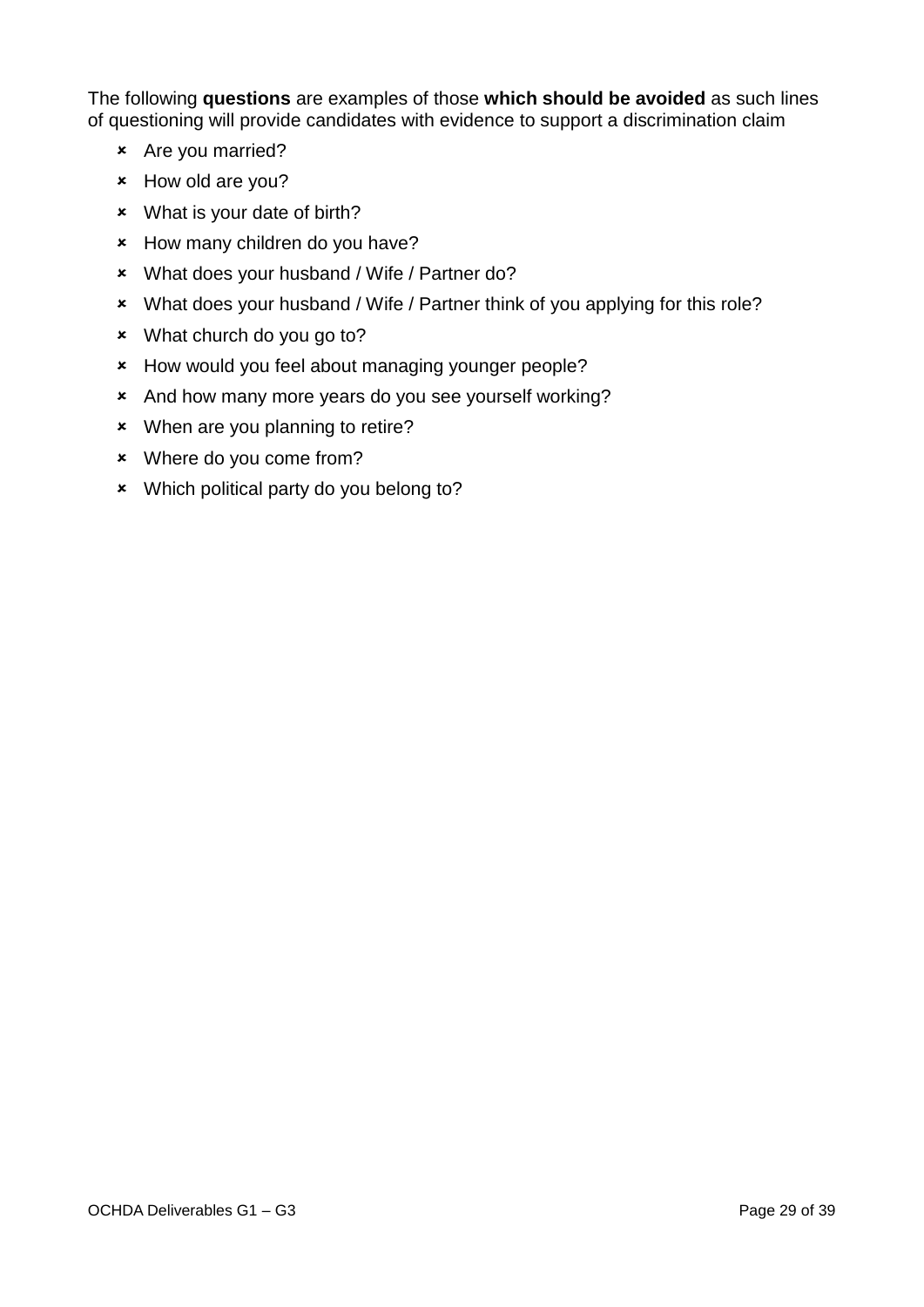# **Appendix 4: OCHDA DOCUMENT G3(4) Oban Port Authority - Board Member Job Description**

#### **Overview**:

The role of the Oban Port Authority board will be to ensure that best use is made of the assets of the Port, now and for the future. It will do this by providing strategic direction and independent oversight and constructive challenge to the Executive in order to ensure maintenance of a cost-effective and accountable service to port users.

The Board's principal duties include monitoring performance, preparing a Development Strategy and an annual Business Plan for the port, providing statutory annual reports, monitoring compliance with the Port Marine Safety Code and consulting harbour users and other stakeholders.

Board members will use their skills and experience for the long-term benefit of the port and must be committed to working in its best interests rather than for any particular stakeholder group.

Board members should be familiar with the workings of a harbour and its operational environment and, as a collective body, require to have special knowledge, experience and ability in a broad and complementary range of matters as specified in the Oban Port Authority Harbour Order 2021 which are relevant to the efficient and economic discharge of the Board's functions.

#### **Reports to:**

The Chairperson / Vice Chairperson

**Typical duties** of Board members involve, but are not limited to, the following. Board members will:

General Strategy & Governance

Define the purpose and values of the port.

Provide governance, control and risk management

Shape strategy and prepare an annual strategic plan based upon options presented from the Executive Team and on recommendations derived from Board members' individual experience

Set key measures for business performance, ensuring that the port does not breach or fail to discharge legal and fiduciary duties.

Monitor the performance of the business in executing the approved Strategic Plan and key performance measures.

Maintain a register of Members' interests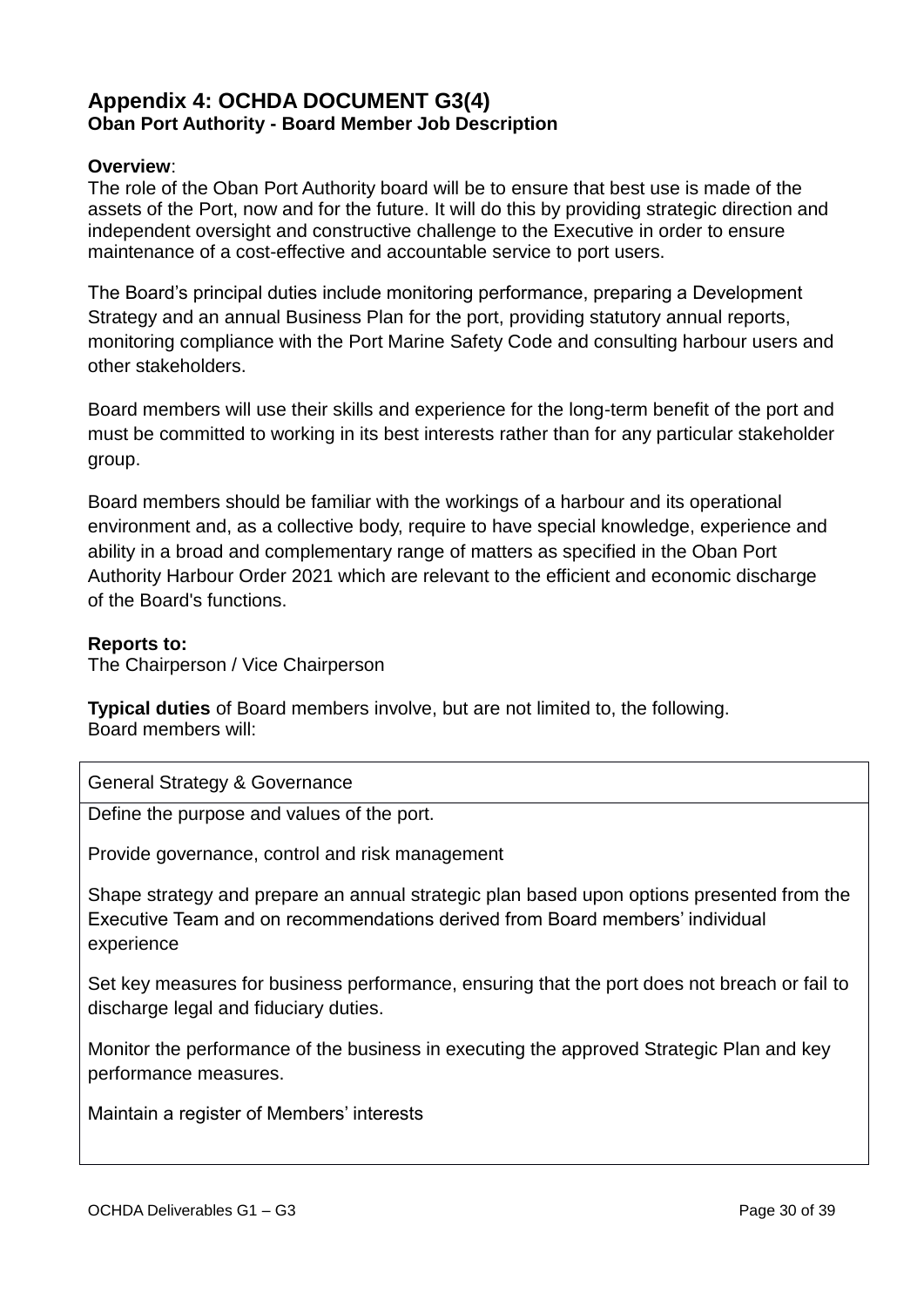Finance and Reporting

Approve annual budgets

Ensure adequate funding is available to repair and replace critical assets

Appoint an audit committee to review annually internal control and to appoint external auditors

Publish an annual report and accounts

#### Health & Safety

- Ensure adherence to all current Health & Safety legislation and each member of the board will accept responsibility and Duty Holders as defined by the Port Marine Safety Code
- Appoint a designated person to audit and report on PMSC compliance

#### Personal

Declare any conflict of interest

Acquire a proper understanding of the business

Act independently and in good faith in the best interests of the port and all its stakeholders

Ensure that all their actions and the operation of the port are undertaken within the statutory framework

Support the executive team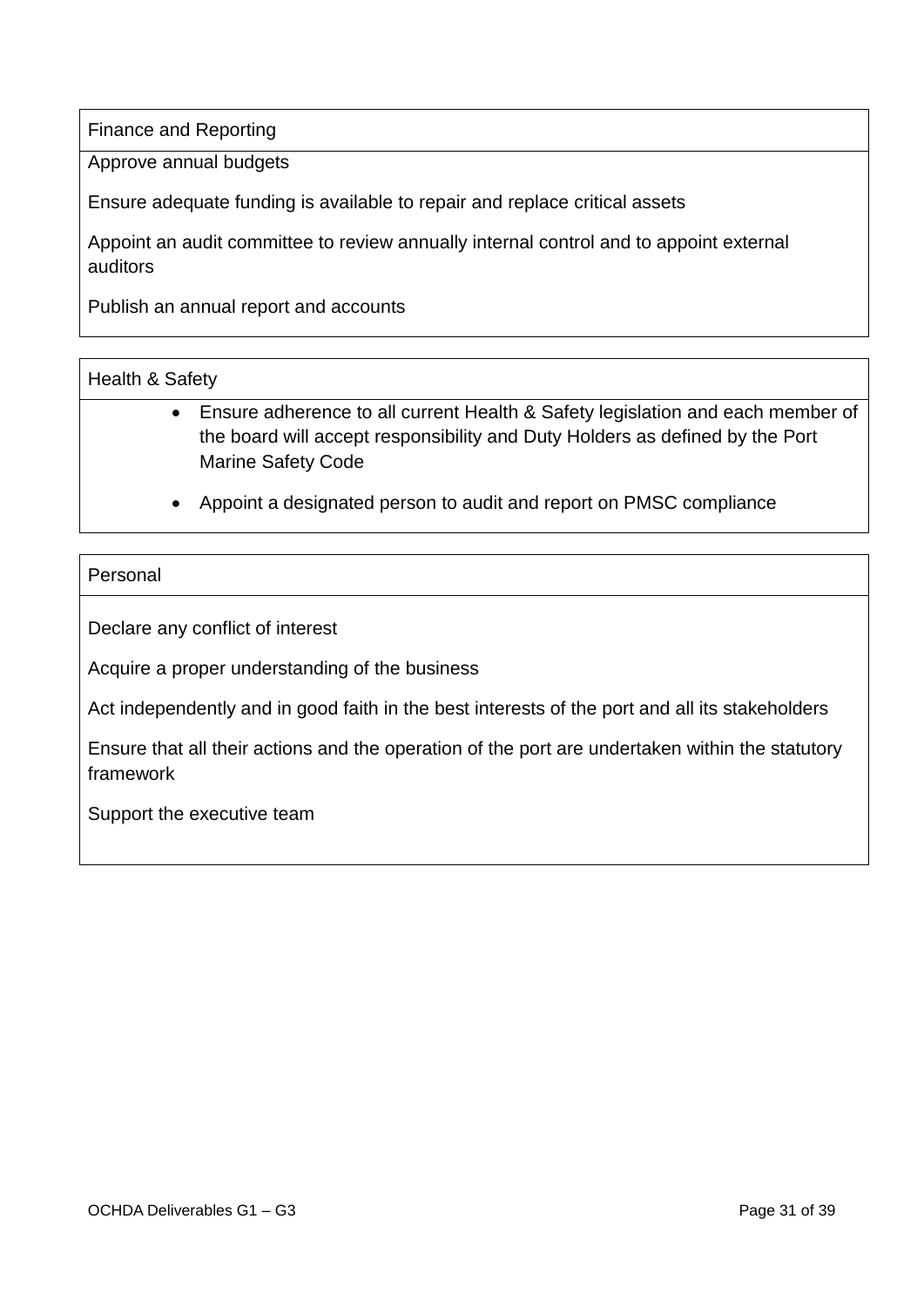## **Appendix 5: OCHDA DOCUMENT G3 (5) Board Member Application Form**

| <b>REFERENCE:</b> |  |
|-------------------|--|
|-------------------|--|

| REFERENCE: | <b>LOGO</b> |
|------------|-------------|
|            |             |
|            |             |
|            |             |
|            |             |

| <b>LOGO</b> |  |  |
|-------------|--|--|
|             |  |  |
|             |  |  |
|             |  |  |

Prior to filling in this form please read the accompanying information and complete the form electronically or print clearly using dark ink. You may also attach a relevant up to date CV.

#### PERSONAL DETAILS

| <b>Title</b>               | <b>First Name</b>      | Surname |
|----------------------------|------------------------|---------|
|                            |                        |         |
| Address for Correspondence |                        |         |
|                            |                        |         |
|                            |                        |         |
|                            |                        |         |
| Post Code                  | e-mail (if applicable) |         |
| Telephone (Daytime)        | Telephone (Evening)    |         |
| Telephone (Mobile)         |                        |         |

#### CURRENT/MOST RECENT EMPLOYMENT (OR OTHER ACTIVITY)

| <b>Position held</b>                           |  |
|------------------------------------------------|--|
|                                                |  |
| Name of employing organisation (if applicable) |  |
|                                                |  |

#### CONFLICT OF INTEREST

Are you aware of any possible conflict of interest which might arise, either personally, in relation to your employment or in relation to your connections with any individual or organisation? Conflicts of interest are not normally a barrier to appointment as long as they are appropriately managed and/or resolved and this will be explored at interview. Yes **Late** No l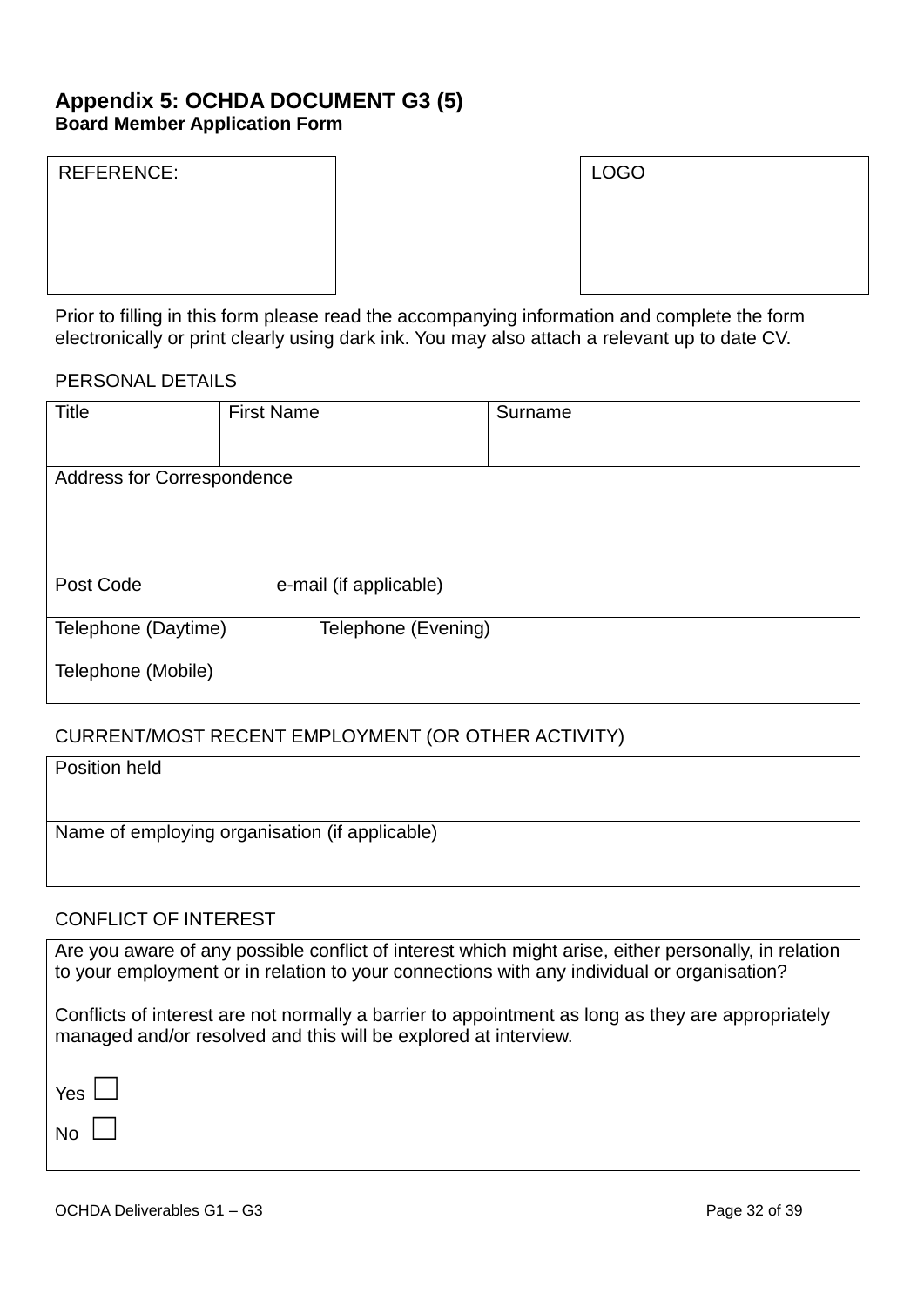#### SKILLS AND EXPERIENCE

Please signify by ranking in importance by numbering 1,2,3 which of the following skills or experience you consider qualify you for consideration for appointment:

| Management of<br>harbours                          | Shipping or other<br>transport modes                 | Financial management<br>$\bullet$                                   |
|----------------------------------------------------|------------------------------------------------------|---------------------------------------------------------------------|
| The laws relating to<br>Scotland                   | Safety or Human<br><b>Resource Management</b>        | Commercial marketing or<br>information technology /<br>social media |
| <b>Environmental matters</b><br>affecting harbours | Local government and<br>local community<br>interests |                                                                     |

In relation to the above please describe how you have obtained and demonstrated these skills and experience (using current or previous employment, education, professional qualifications, board experience etc) showing a proven track record in your chosen profession or other activities.

| $\overline{1}$ |  |
|----------------|--|
| $\overline{2}$ |  |
| $\overline{3}$ |  |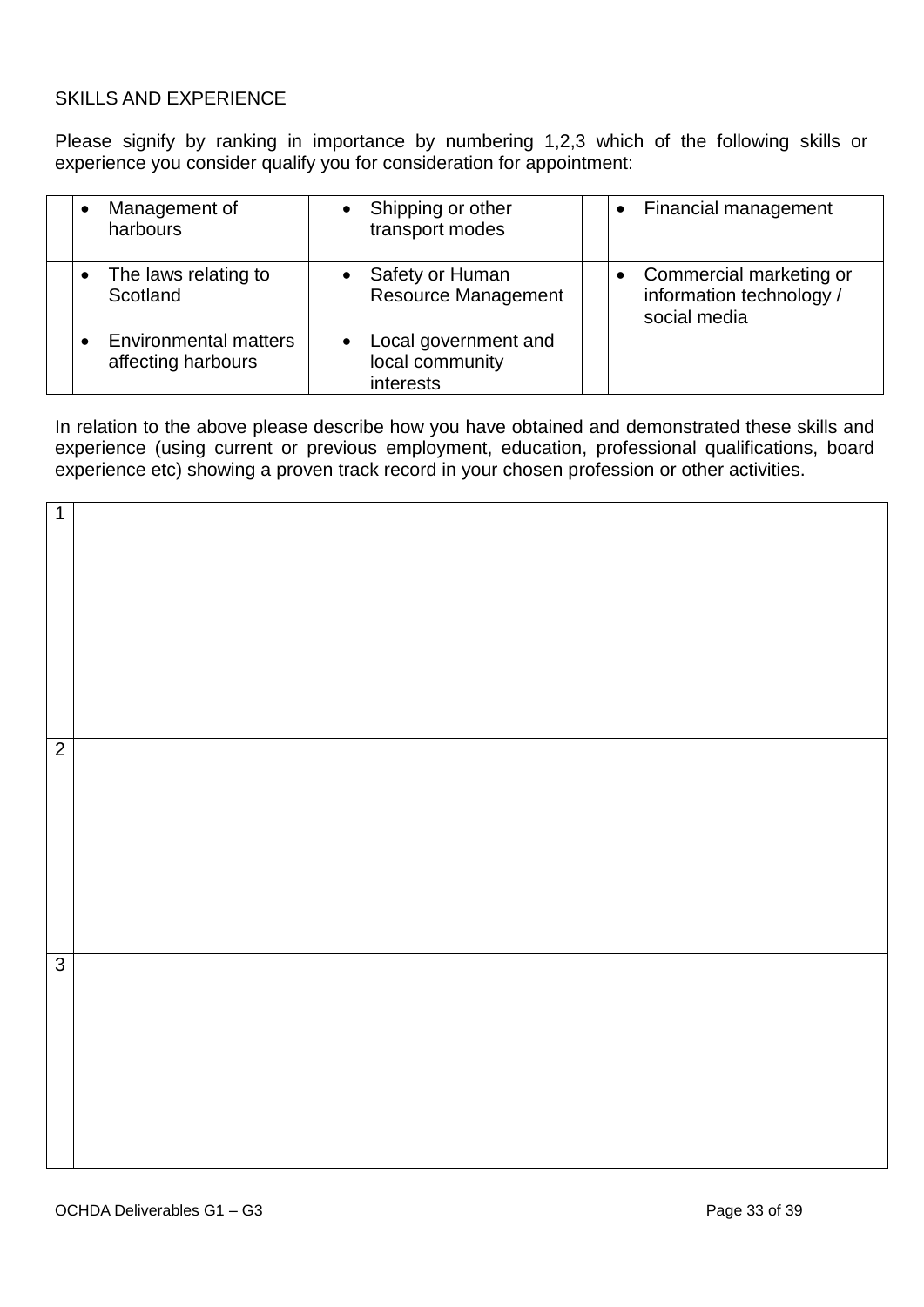With reference to your professional and personal circumstances please describe your specific experiences in the following areas, including how recently and in what capacity you acquired your knowledge and also how often you applied this.

Knowledge and interest in the local and wider community and the economic and social context within which the port operates.

The ability to analyse problems and assess evidence with impartiality, to set strategic direction and critically assess opportunities and risks.

Describe briefly the most challenging problem with practical implications which you have faced, and what you personally contributed to its solution.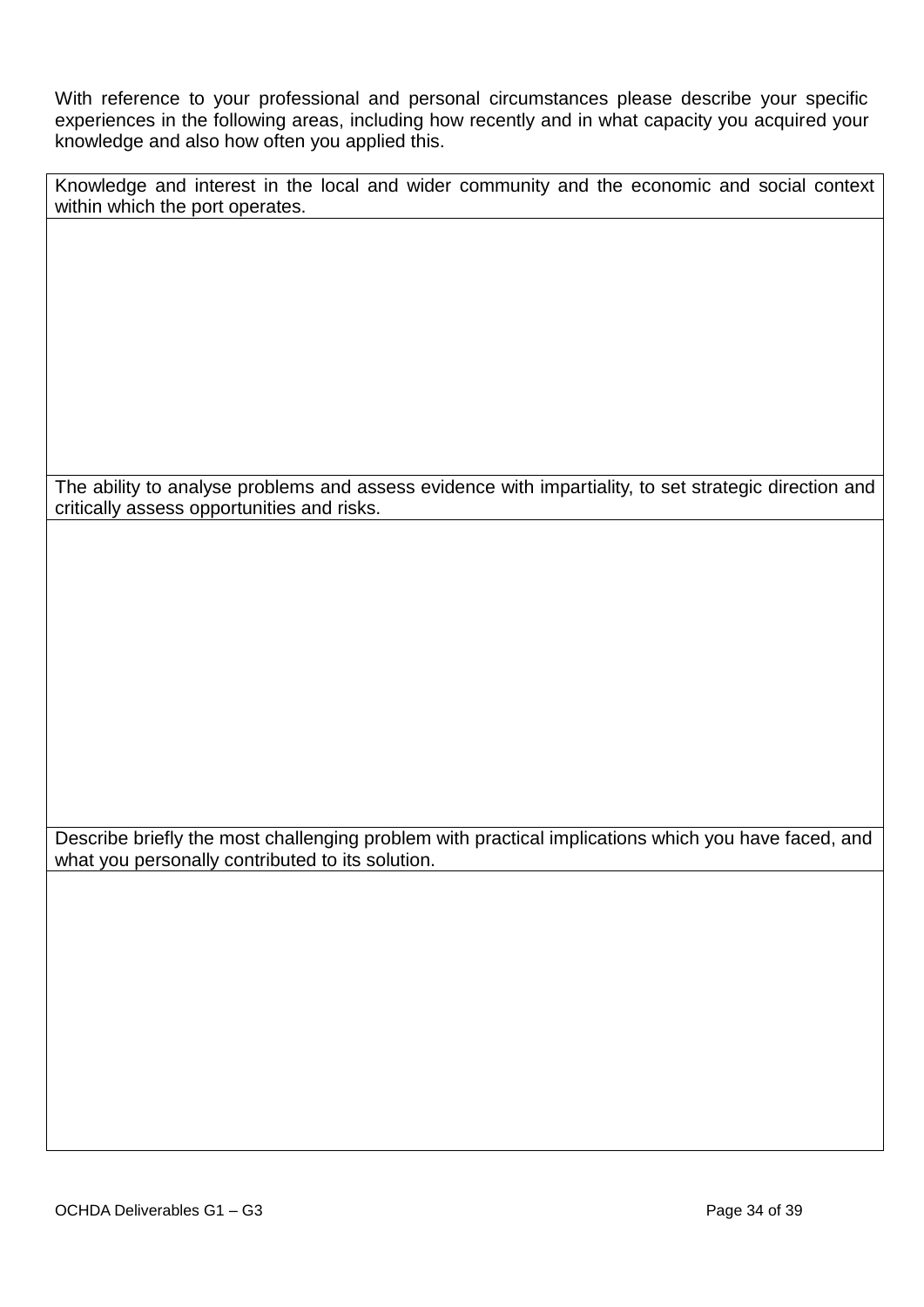Describe a group situation in which you had to balance either your strongly held views or your specialist skills against wider or contrary considerations. What impact did 'other' views have on you and your views on them?

# OTHER RELEVANT INFORMATION RELATING TO YOUR APPLICATION

#### DECLARATION

I have read the information provided about these appointments. In addition to the information requested, I have enclosed any other information which is relevant to my suitability as a public appointee. I confirm that to the best of my knowledge the information which I have provided whether in this form or in any accompanying papers is accurate and not misleading. I realise that failure to disclose relevant information or the provision of inaccurate or misleading information may result in an appointment being summarily terminated.

Signature Date **Date**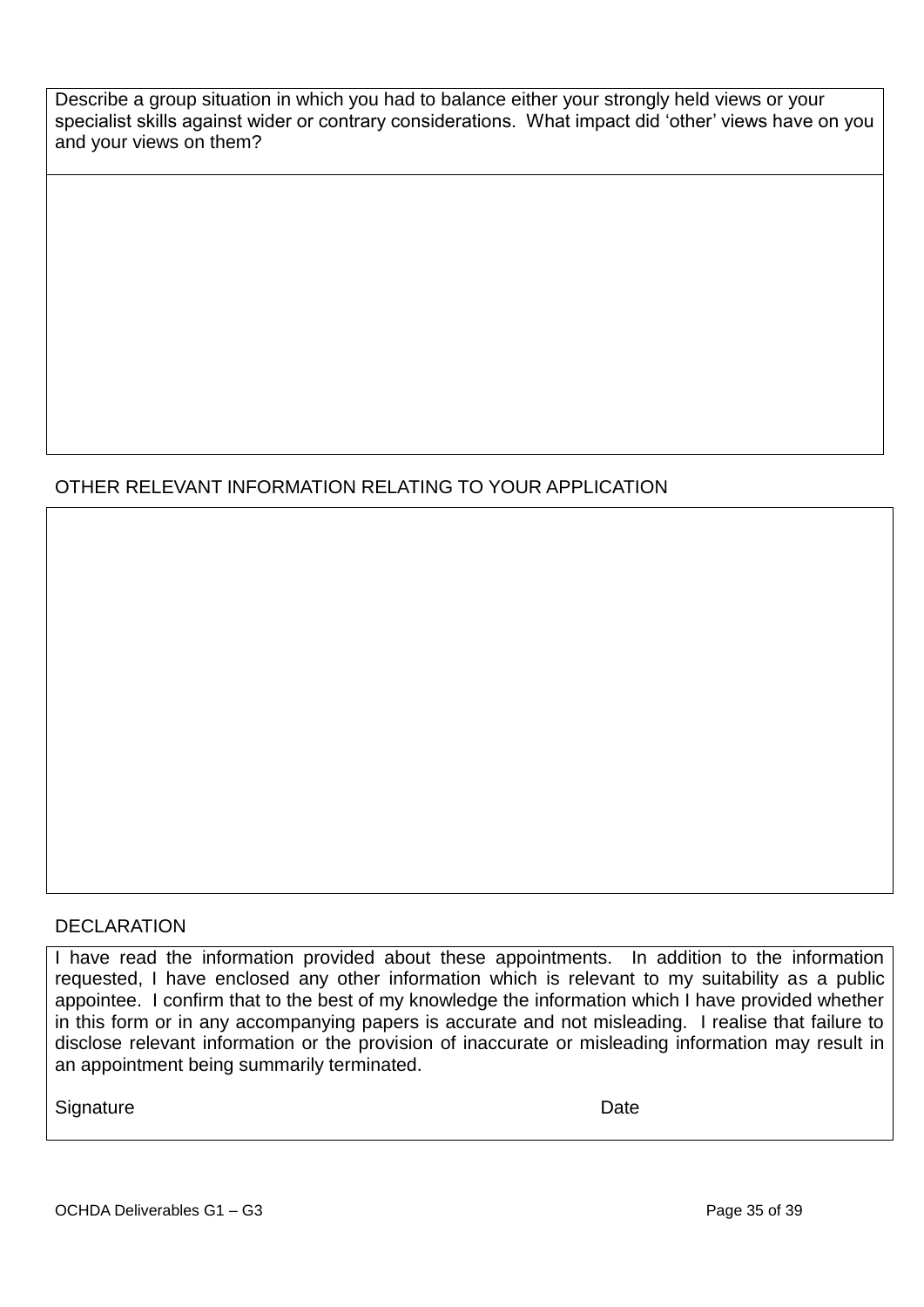# **Appendix 6**: **OCHDA DOCUMENT G3 (6)**

#### **Interview Assessment Form – Oban Port Authority**

Candidate Name: Date & Time of

Interview

Appointments Panel:

**Section 1 – Introductions, explain format, review application form.**

Comments / Questions regarding application form…

#### **Section 2 – Motivation Questions**

What do you know about the Port of Oban? Oban has operated as a port for many years without a single authority why should it need one now?

**Comments** 

**Excellent** Good **Satisfactory** Poor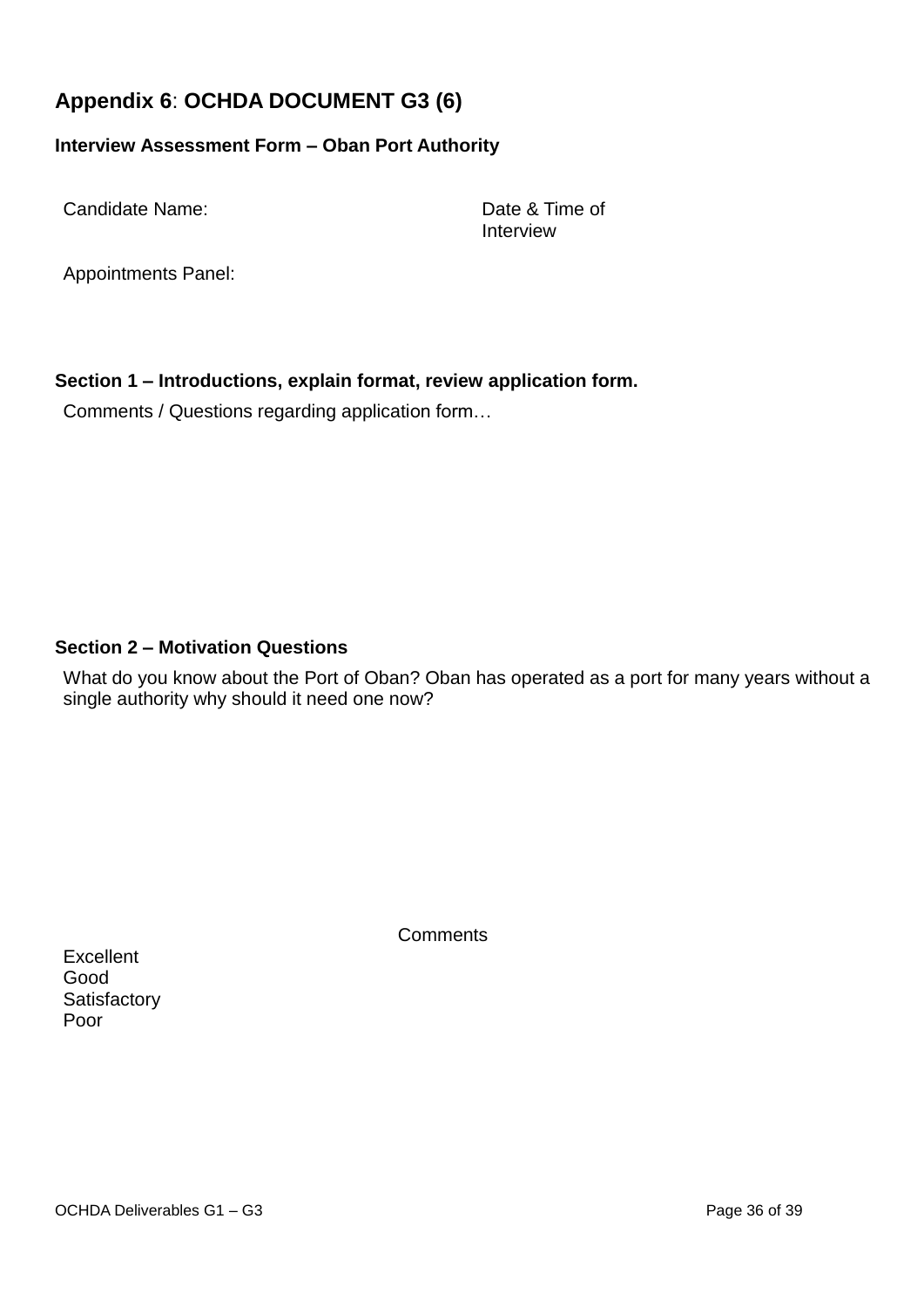Board members bring experience, strategic thinking and wisdom to the table. Can you tell us about yours?

| <b>Comments</b> |  |
|-----------------|--|
|-----------------|--|

**Excellent** Good **Satisfactory** Poor

What do you consider to be role on this board? How would you seek to clarify this role, if unclear?

**Comments** 

| Excellent    |
|--------------|
| Good         |
| Satisfactory |
| Poor         |

#### **Section 3 – Working with others**

What experience do you have of working within a committee or a group like a Board? What difficulties or tensions did you face and how did you overcome these?

| <b>Excellent</b> |
|------------------|
| Good             |
| Satisfactory     |
| Poor             |

**Comments**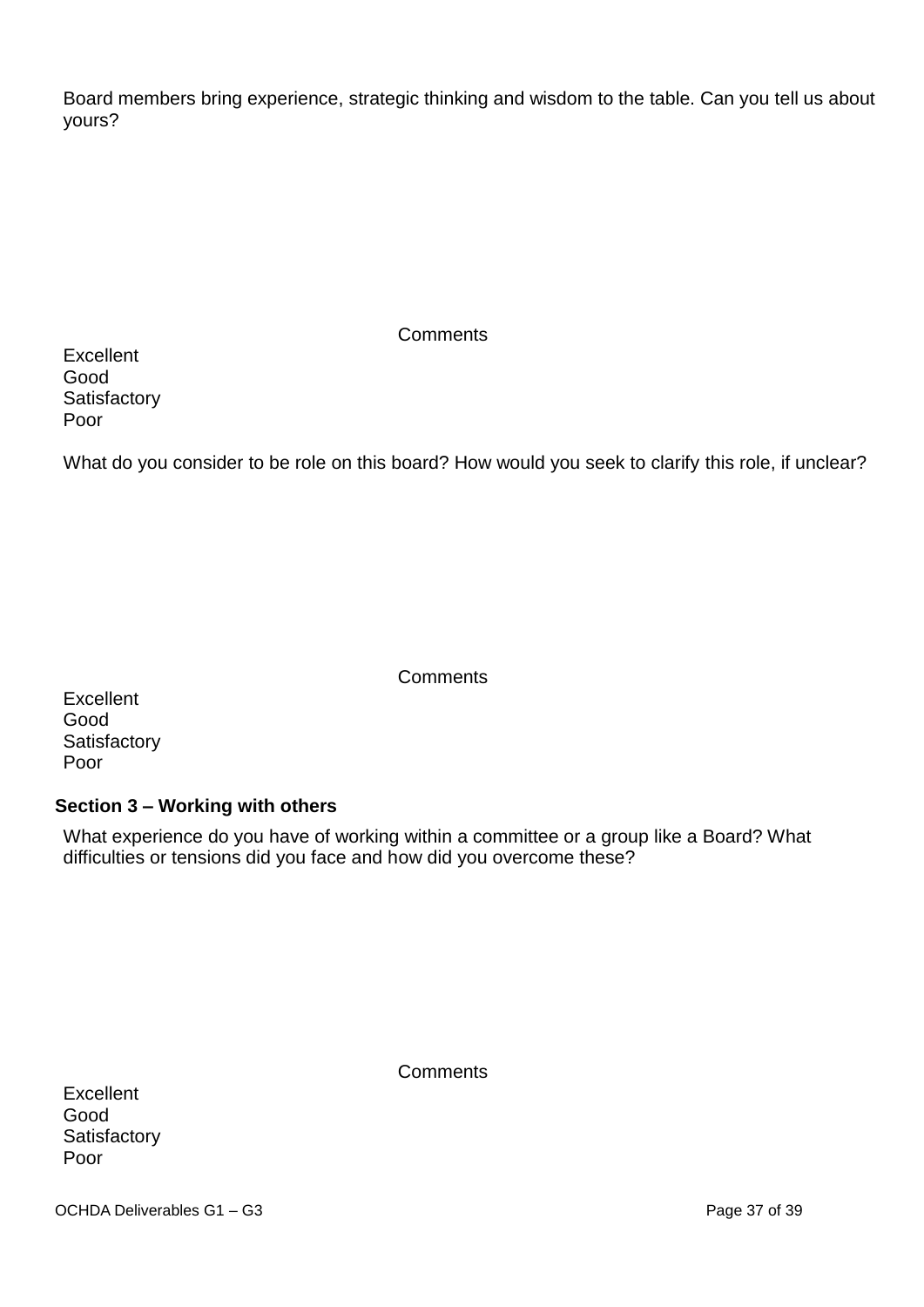How do you approach building new relationships with people, can you give an example of when you have done this?

| Comments |  |
|----------|--|
|----------|--|

**Excellent** Good **Satisfactory** Poor

#### **Section 4 – Strategy, Direction & Governance**

Who do you see as our main stakeholders? When have you had to decide between the demands of different stakeholders which might be competing with each other's?

| Excellent    |
|--------------|
| Good         |
| Satisfactory |
| Poor         |

What are the biggest opportunities / Challenges facing Oban Port Authority right now?

**Comments** 

| Excellent    |
|--------------|
| Good         |
| Satisfactory |
| Poor         |

**Comments**